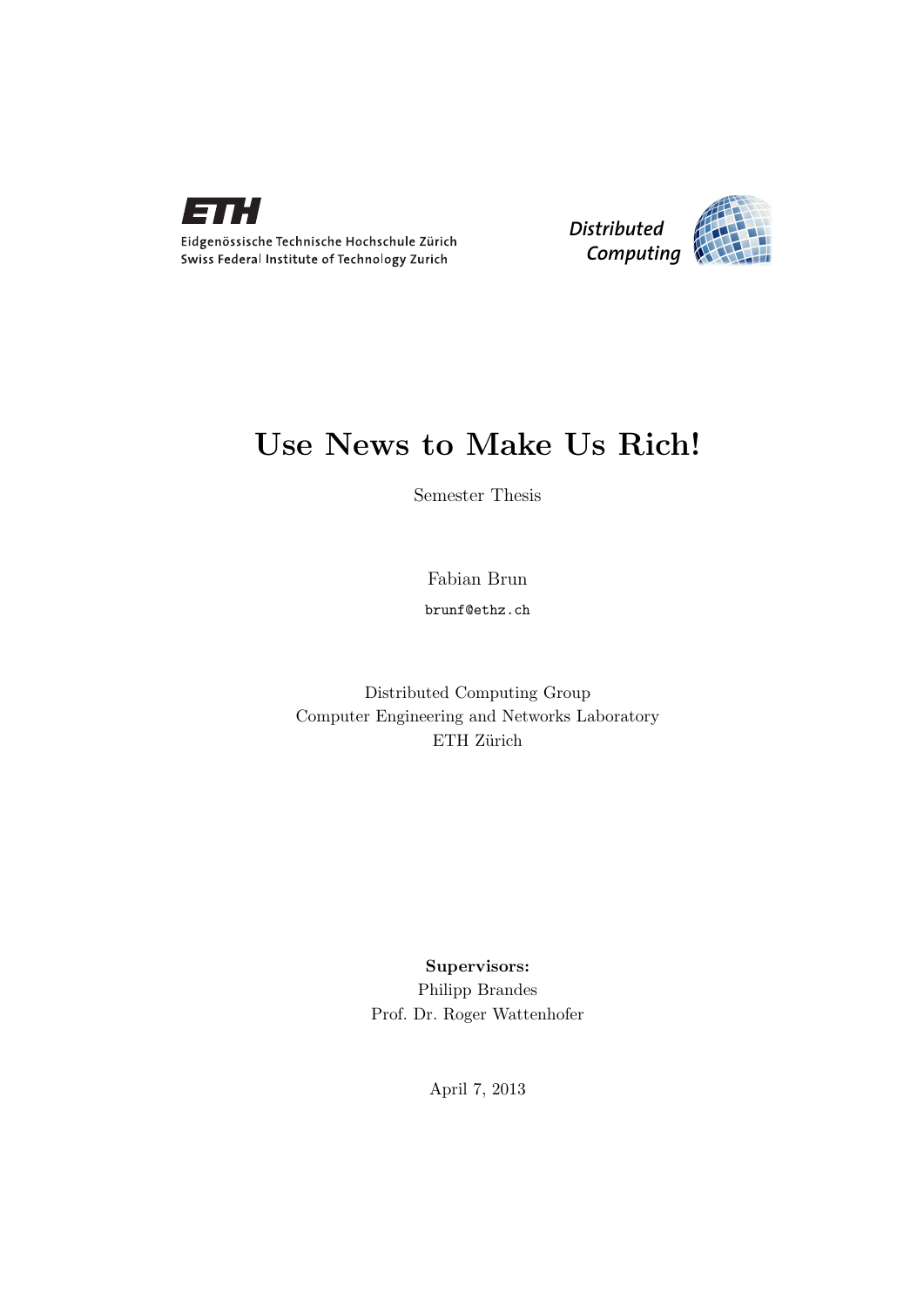# Acknowledgements

<span id="page-1-0"></span>Many thanks to Trendiction for providing us with the data to do the analysis.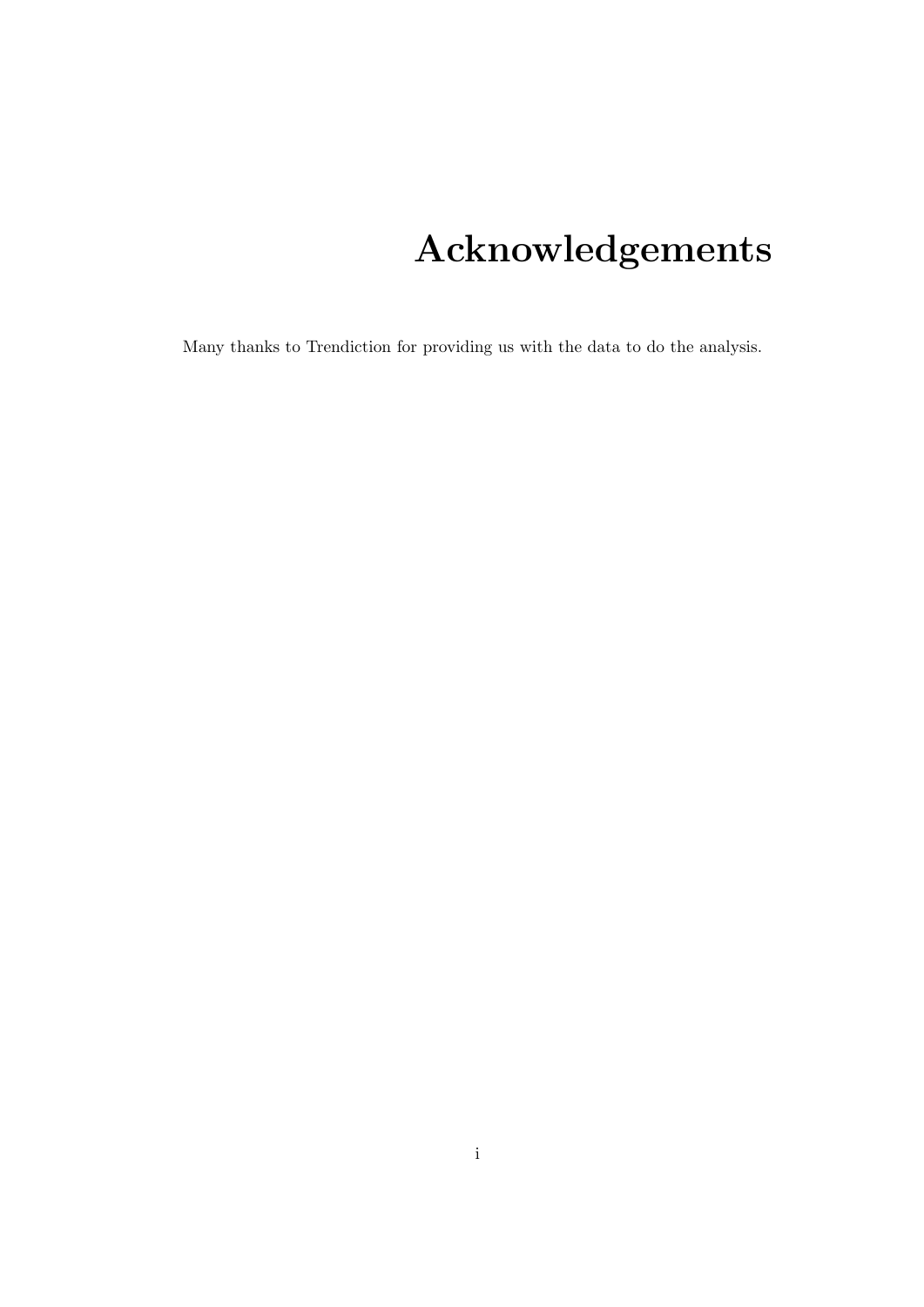# Abstract

<span id="page-2-0"></span>This thesis adds news articles as a data source to an already existing framework for algorithmic trading. It implements a simple machine learning algorithm to perform sentiment analysis on these news articles. This approach of using the news sentiment to predict the market is then evaluated with two different strategies. The results show that the chosen algorithm only reaches parity with the real market performance due to too few learning data. They also indicate that the basic idea of using the news sentiment could lead to profits when used in algorithmic trading.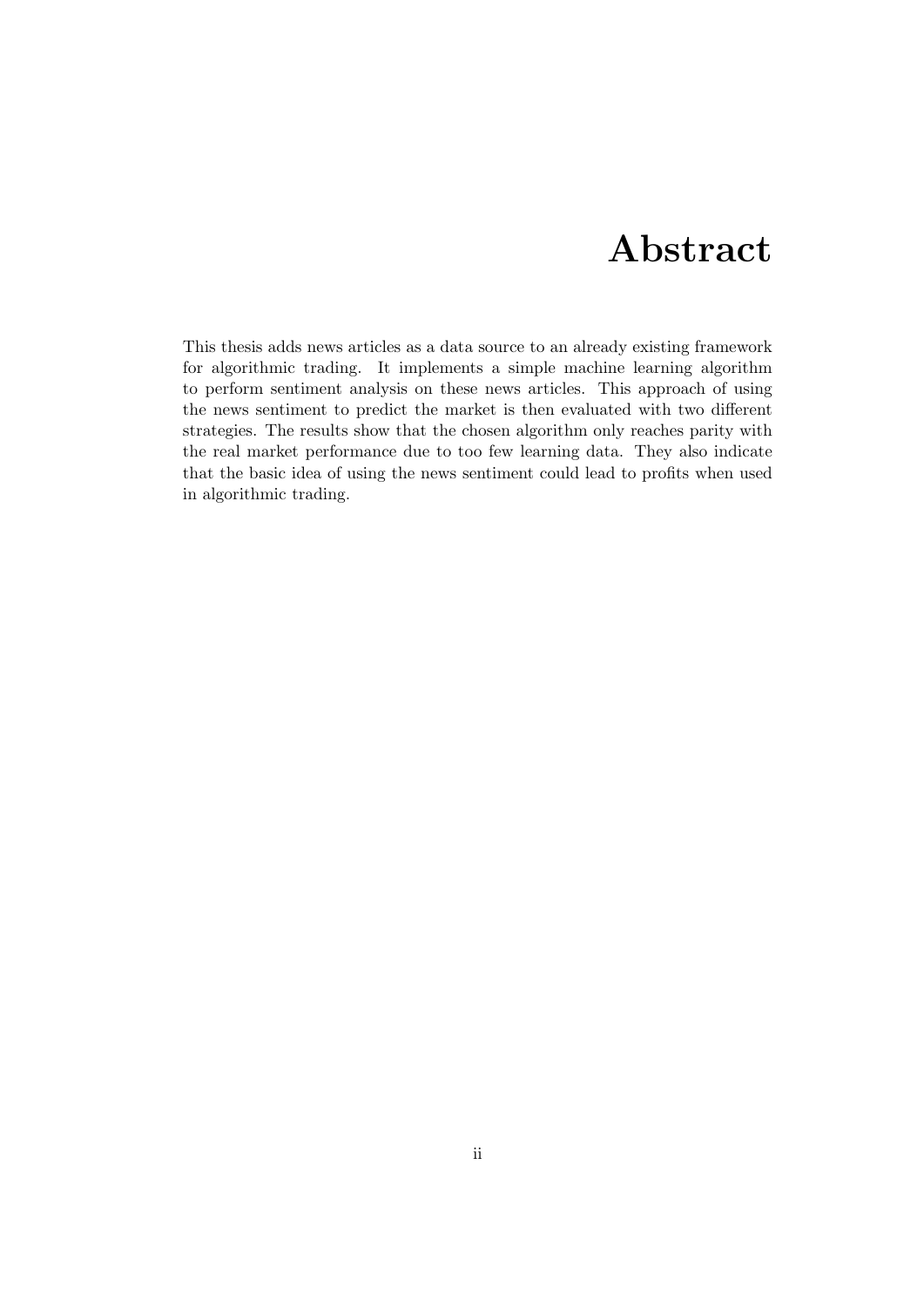# **Contents**

|          |          | Acknowledgements                                                                | i              |
|----------|----------|---------------------------------------------------------------------------------|----------------|
|          | Abstract |                                                                                 | <sub>ii</sub>  |
| 1        |          | Introduction                                                                    | $\mathbf{1}$   |
|          | 1.1      | Motivation                                                                      | 1              |
|          | 1.2      |                                                                                 | $\overline{2}$ |
| $\bf{2}$ |          | <b>Background</b>                                                               | 3              |
|          | 2.1      |                                                                                 | 3              |
|          | 2.2      |                                                                                 | $\overline{4}$ |
|          |          | 2.2.1                                                                           | $\overline{5}$ |
|          |          | 2.2.2                                                                           | 5              |
|          | 2.3      |                                                                                 | 5              |
|          |          | 2.3.1                                                                           | 6              |
| 3        |          | Implementation                                                                  | $\overline{7}$ |
|          | 3.1      | News Aggregation $\ldots \ldots \ldots \ldots \ldots \ldots \ldots \ldots$      | $\overline{7}$ |
|          |          | 3.1.1                                                                           | $\overline{7}$ |
|          |          | 3.1.2                                                                           | 8              |
|          |          | 3.1.3<br>Data Caching $\ldots \ldots \ldots \ldots \ldots \ldots \ldots \ldots$ | 8              |
|          | 3.2      |                                                                                 | 10             |
|          |          | 3.2.1                                                                           | 10             |
|          |          | 3.2.2                                                                           | 11             |
|          |          | 3.2.3                                                                           | 12             |
|          | 3.3      | <b>Strategies</b>                                                               | 12             |
|          |          | 3.3.1                                                                           | 12             |
|          |          | 3.3.2                                                                           | 13             |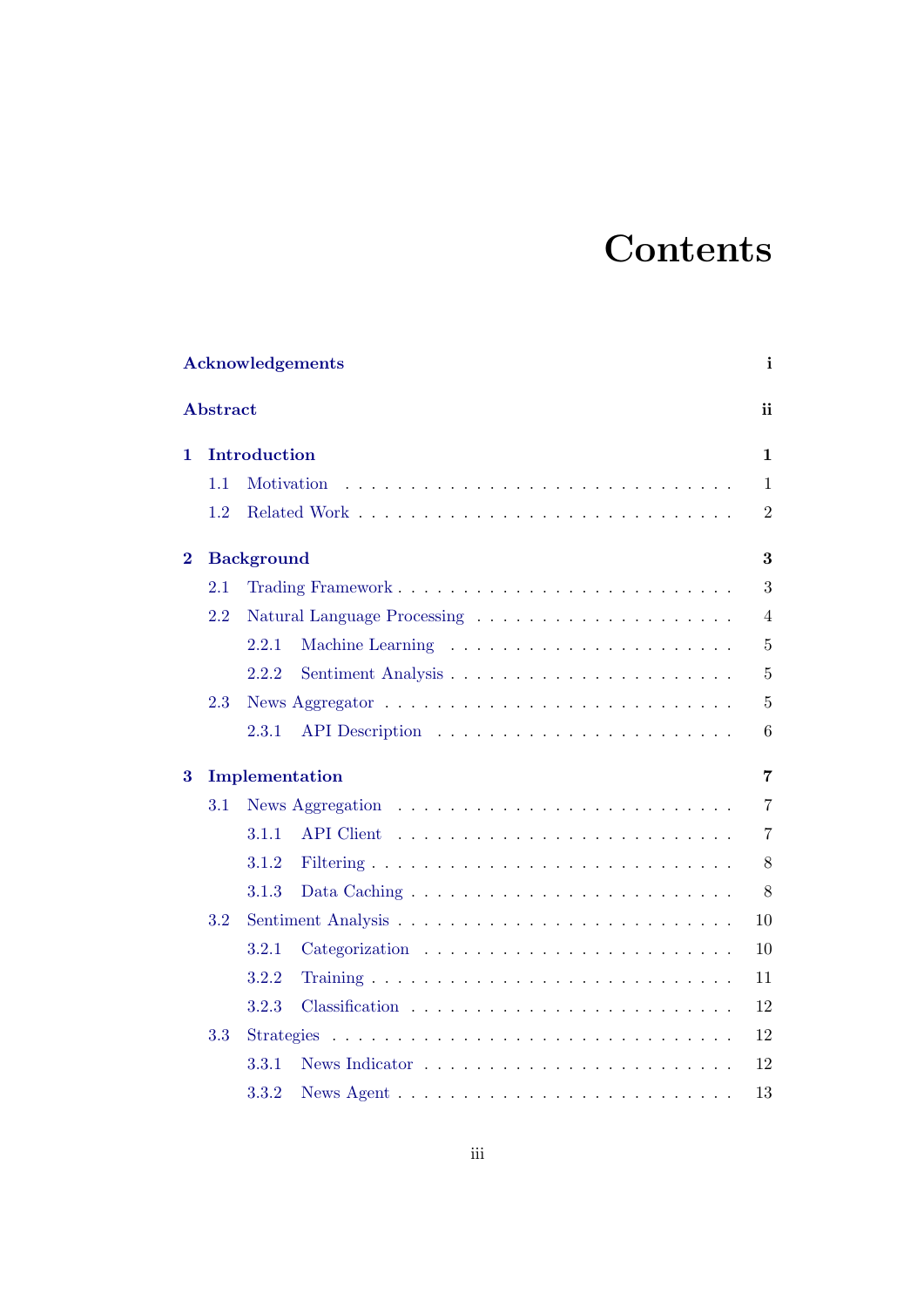| <b>CONTENTS</b> | $\mathbf{V}$ |
|-----------------|--------------|
|                 |              |

| $\boldsymbol{4}$ |     | <b>Evaluation</b>                                                                        | 14    |
|------------------|-----|------------------------------------------------------------------------------------------|-------|
|                  | 4.1 |                                                                                          | 14    |
|                  | 4.2 |                                                                                          | 15    |
|                  |     | 4.2.1                                                                                    | 15    |
|                  |     | 4.2.2                                                                                    | 16    |
| 5                |     | Conclusion                                                                               | 19    |
|                  | 5.1 |                                                                                          | 19    |
|                  |     | <b>Bibliography</b>                                                                      | 20    |
| 6                |     | <b>Figures and Tables</b>                                                                | 21    |
| ${\bf A}$        |     | Appendix                                                                                 | $A-1$ |
|                  | A 1 |                                                                                          |       |
|                  | A.2 | How to Use $\dots \dots \dots \dots \dots \dots \dots \dots \dots \dots \dots \dots$ A-2 |       |
|                  |     | A.2.1                                                                                    |       |
|                  |     | A.2.2                                                                                    |       |
|                  | A.3 |                                                                                          |       |
|                  |     |                                                                                          |       |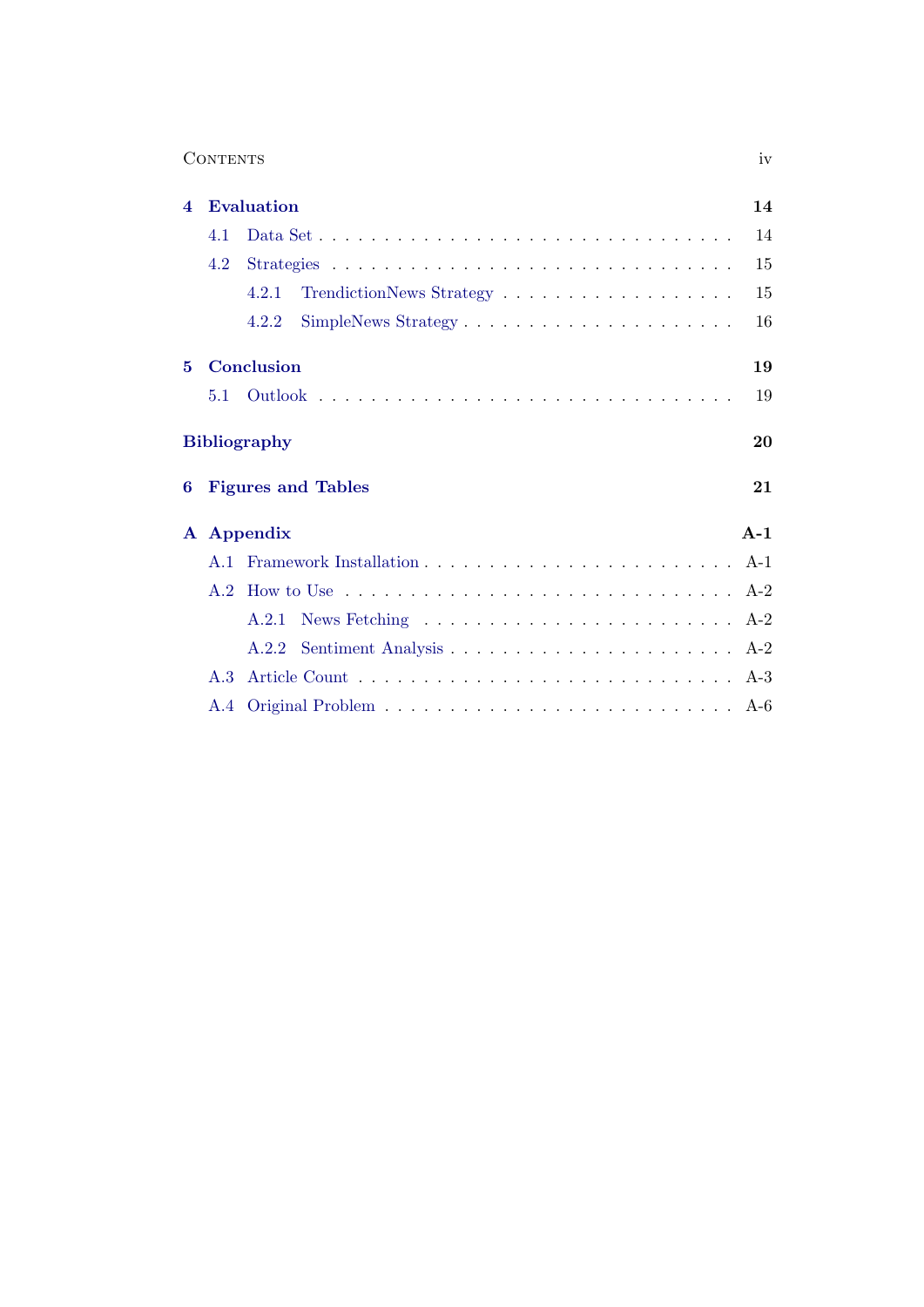# CHAPTER<sub>1</sub> Introduction

<span id="page-5-0"></span>Algorithmic trading has become an important aspect of the financial market nowadays. It is widely used by main market actors like investment banks, pension funds or hedge funds. According to a recent NY Times article [\[1\]](#page-24-1), profits from high-speed trading peaked at \$4.9 billion in 2009 (accounting for 73% of the U.S. equity trading volume [\[2\]](#page-24-2)), which dropped to an estimated \$1.25 billion (and approximately 50% of the U.S. equity trading volume) in 2012.

High-Frequency Trading (HFT) algorithms especially gained media attention after the May 6, 2010 Flash Crash, when the Dow Jones dropped by over 600 points in 5 minutes (already being down more than 300 points, totaling in almost 1000 points lost). The following investigations showed that due to an attempt of automatically selling a lot of contracts in a very short period of time, other HFT algorithms kicked in and accelerated the drop by "[beginning to] quickly buy and then resell contracts to each other – generating a 'hot-potato' volume effect as the same positions were passed rapidly back and forth" [\[3\]](#page-24-3). Another incident happened on August 1, 2012: Knight Capital lost around \$440 million in about 45 minutes when one of their HFT algorithms went crazy.

### <span id="page-5-1"></span>1.1 Motivation

As shown by the mentioned incidents, the complexity of HFT algorithms is barely within our grasp, which is also why there is a tendency to more regulation in that field. However, algorithmic trading can also be carried out with low-frequency algorithms, e.g., where trading happens only once a day, thus minimizing the risk as well as the negative impact in case errors occur. Such algorithms usually work on mathematical models of the market and use historical stock data to predict the future. This thesis seeks to use news articles as the source for predicting the development of the stock market, similar to what human traders already do, but with an automated and unsupervised algorithm.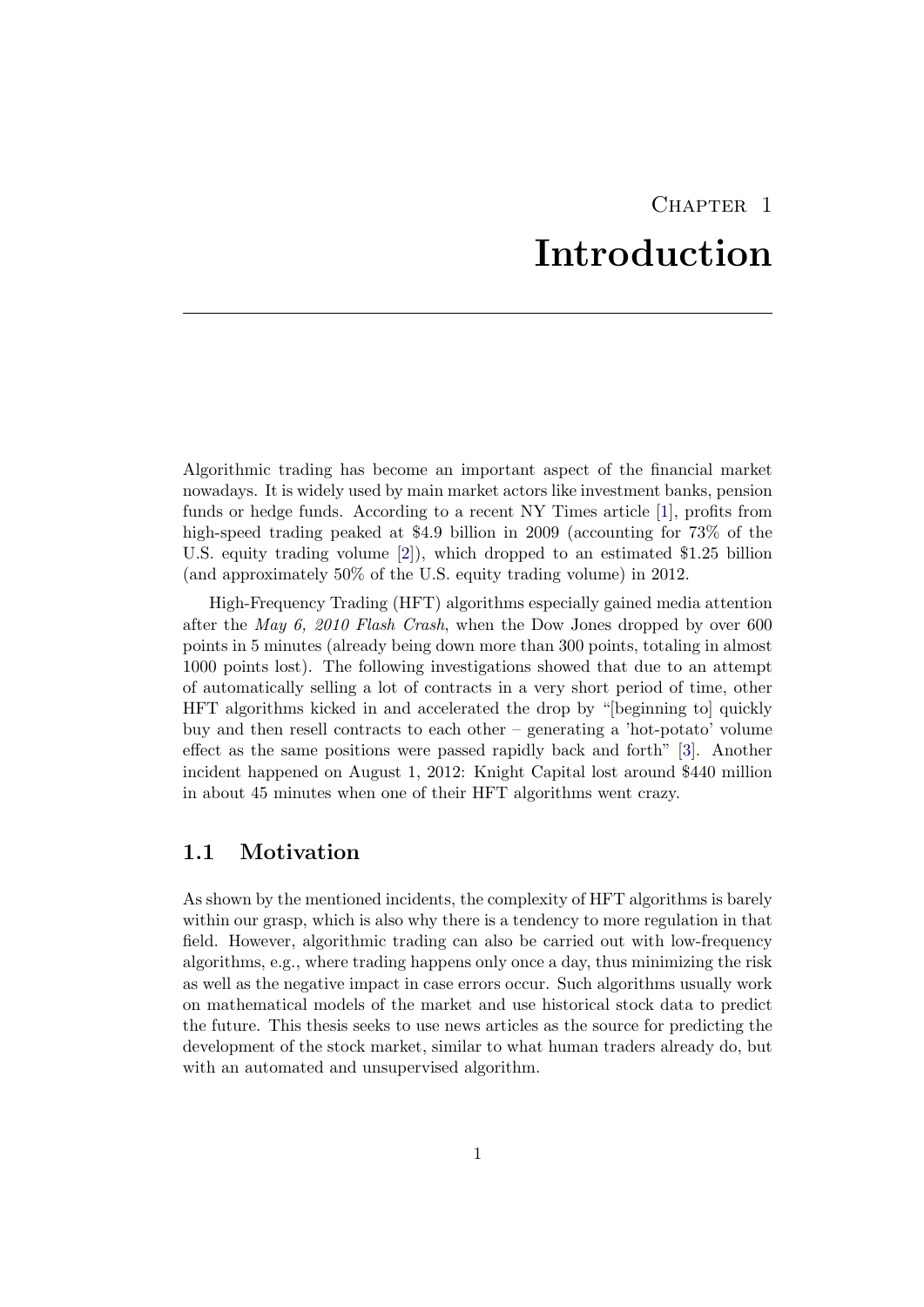#### 1. INTRODUCTION 2

### <span id="page-6-0"></span>1.2 Related Work

Sentiment analysis in general is a rather new field in research. Early work applied machine learning techniques at the document level to detect the sentiment in product reviews [\[4\]](#page-24-4) and movie reviews [\[5\]](#page-24-5), and was quite successful in doing so. And while both of them only classified with one binary label (either "positive" or "negative"), later approaches tried to extend this. One method was to add more levels to a single feature [\[6\]](#page-24-6): Rather than just labelling reviews as "positive"/"negative", give them more quantity ("3 out of 5 stars"). Or, add more features and predict sentiments for different aspects of an entity [\[7\]](#page-24-7). For instance, a restaurant could be rated in terms of food, ambience, and service.

Applying sentiment analysis to algorithmic trading is not a new idea. Most of the work has been done by using Twitter as news source. An analysis of almost 10 million tweets from 2008, using neural networks, showed that these tweets can be used to predict the stock market by a few days [\[8\]](#page-24-8). A follow-up paper in 2011 suggested that even using a much simpler sentiment analysis method on tweets, reasonable profits can be achieved [\[9\]](#page-24-9).

While the former research was about the content of individual tweets, another analysis conducted in 2012 focussed on the volume and interaction patterns of tweets. Their findings suggest that the number of tweets is correlated to the trading volume, and to a lesser extent, to the stock price. Additionally, they propose to not only look at the content, but also the relationship between tweets, e.g., distinct topics [\[10\]](#page-24-10).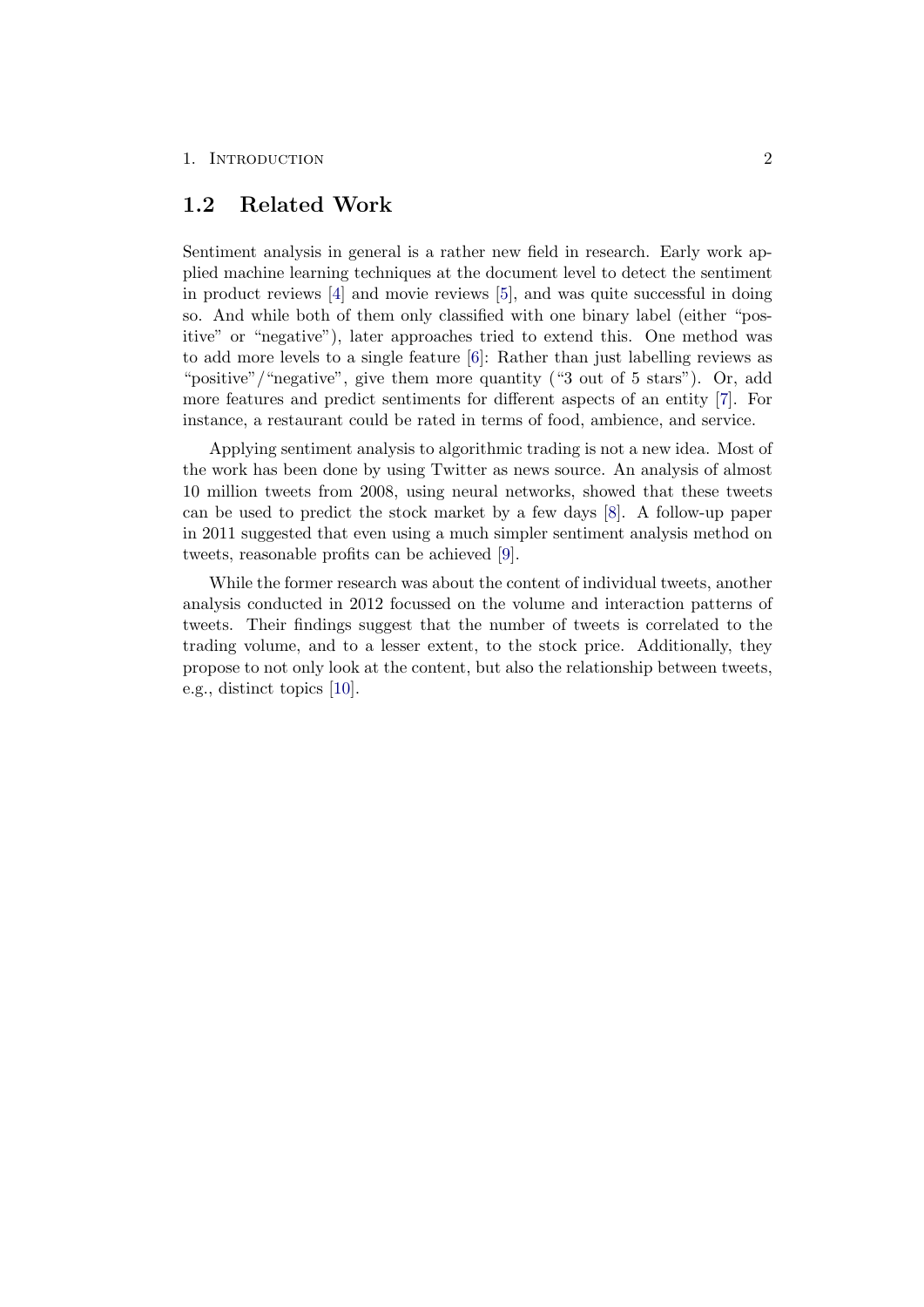# CHAPTER<sub>2</sub> Background

<span id="page-7-0"></span>This chapter describes the basic technologies used in this thesis.

### <span id="page-7-1"></span>2.1 Trading Framework

The basis for this thesis is the trading framework created by Thomas Bürli in 2012 [\[11\]](#page-24-11). It uses different layers of abstraction, the relevant ones for implementing a trading strategy being:

- A Strategy, the high-level container which signals to buy or sell a certain amount of stocks, built upon
- the Council, which gathers information and creates a descision based on the information provided by
- different Agents, which provide advice based on some calculations with the underlying data, using
- an **Indicator**, which does the heavy computations on the data.

Figure [2.1](#page-8-1) shows how the strategy uses these layers. The indicator is the most important part of any strategy: It takes the stock data and calculates specific measures with this data. An agent then uses these measures to return the advice to either buy, sell or do nothing (based on its calculations) and the confidence it has about that advice. In general, both values are derived from the return value of the indicator directly.

The framework also features a simulator, which uses said strategy to simulate its outcome (based on a starting balance). Furthermore, this outcome can be compared to the actual performance of the overall market (e.g., S&P 500 index).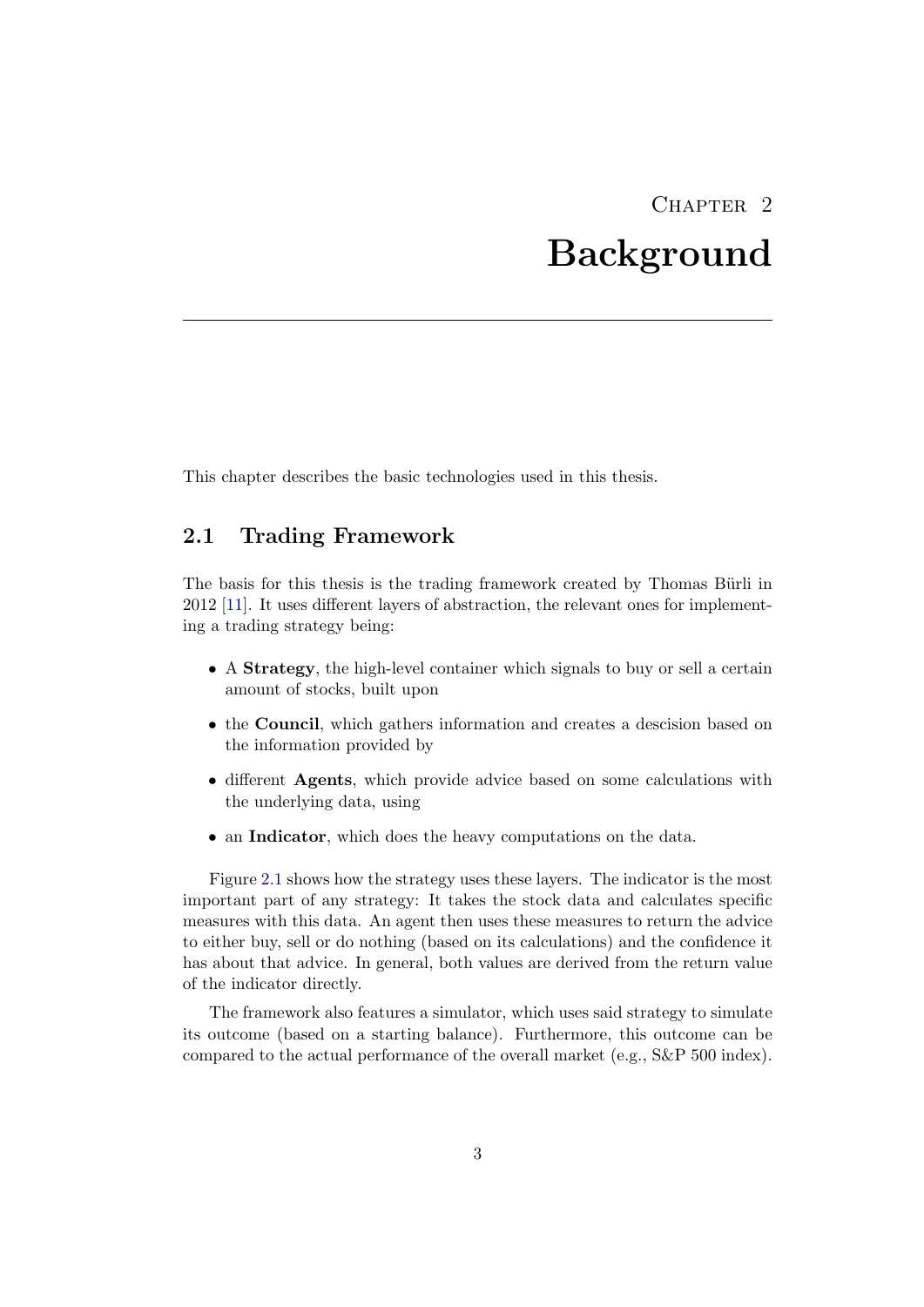### 2. BACKGROUND 4

<span id="page-8-1"></span>

Figure 2.1: Overview about how a Strategy uses the framework layers.

### <span id="page-8-0"></span>2.2 Natural Language Processing

One of the biggest challenges for computers today still is the understanding and interpretation of natural language. A main focus in research nowadays is on machine learning techniques, preferrably unsupervised. Whereas earlier the algorithms were based on large sets of hand crafted rules (extracted from known content), the machine learning approach is capable of adapting to previously unseen patterns. Also with machine learning, the more input data is used to train the algorithm, the more accurate it usually gets – something a hand-written rule set cannot deliver. The exception to this last rule is called overfitting, which happens if the statistical model does not describe the underlying relationship but random noise: It memorizes training data instead of learning to generalize from it. Overfitting normally occurs when the model is rather complex.

There are different fields in natural language processing (NLP) like spell checking, translating text from one language into another, composing a summary of given content, or even speech recognition. They often use more basic NLP techniques like part-of-speech tagging (determing the type of a word in the given context, e.g., if it is a verb or an adjective) or word stemming.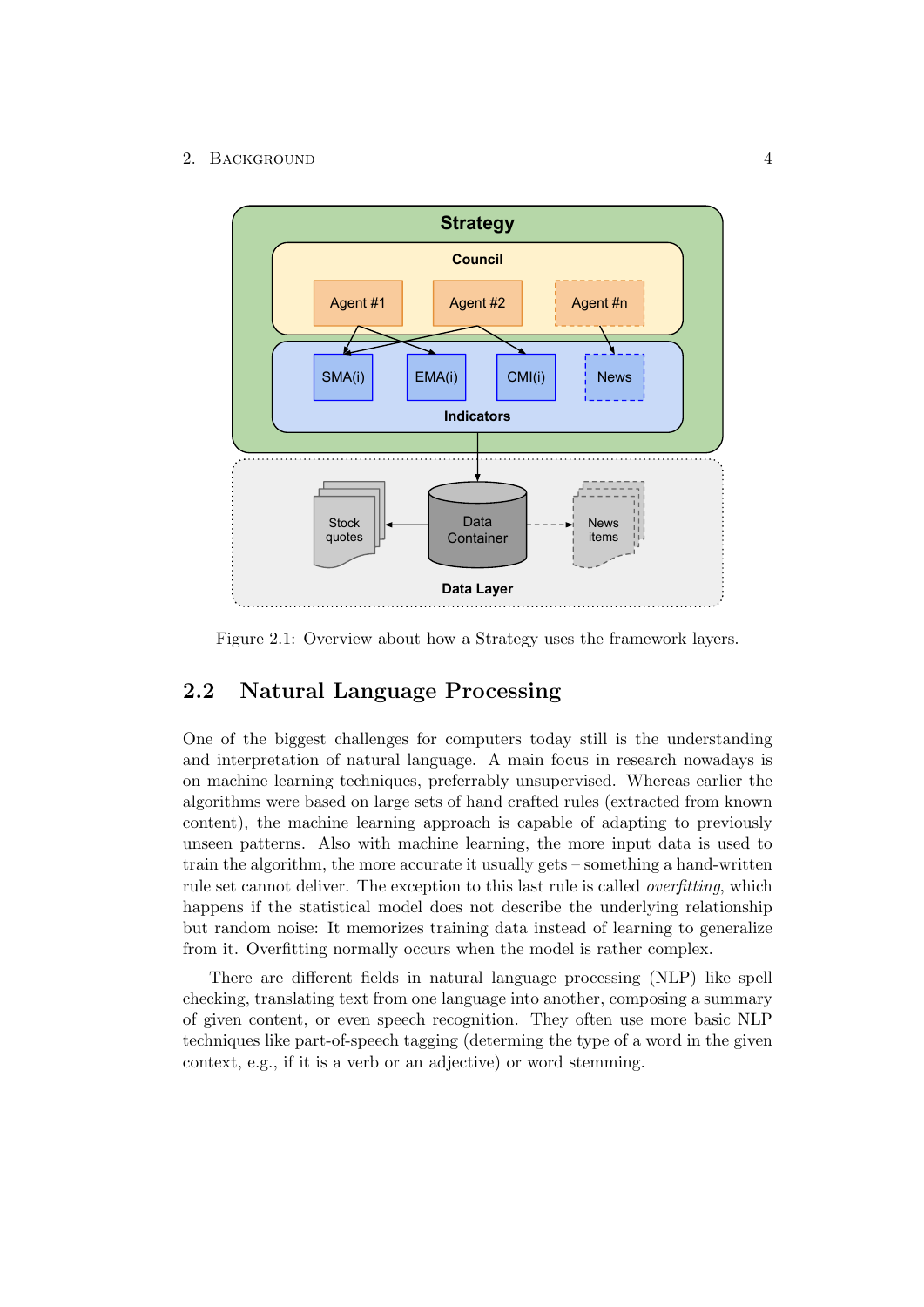### <span id="page-9-0"></span>2.2.1 Machine Learning

Basically, machine learning tries to extract a statistical model out of the initial training data, also called generalization. With a good model, such an algorithm can then classify new data based on the trained experience.

For the model to be good, it is necessary that the training data is categorized somehow, e.g., having a "positive" or "negative" meaning. If the categorization can be performed from the testing data itself, the algorithm is called unsupervised. An example of this are movie reviews, which have already been categorized by the reviewer (e.g., "3 of 5 stars"). If the categorization is done by hand (e.g., labelling names as "male" or "female"), it is a supervised algorithm. The former may seem to be more desirable because of the lack for manual categorization and the easy scalability to big data sets. However, unsupervised categorization is not always possible, and supervised algorithms may result in more accurate categories (and therefore better classification afterwards).

#### <span id="page-9-1"></span>2.2.2 Sentiment Analysis

The NLP technique used in this thesis is the sentiment analysis. Its main goal is to understand the subjective meaning of a document, in the simplest form as either *positive* or *negative* (often, there is also the *neutral* label).

A way to do such an analysis is to classify a document based on the words which occur in it. Using a dictionary of "positive" and "negative" words, a simple strategy could be to assign a label using the amount of positive and negative words used in the document. However, this has limited significance, since it does not include the context of these words. In other words, this approach assumes that the words in an article are statistically independent of each other: The mere presence (or absence) of one word is unrelated to the presence (or absence) of other words. The classifier can then simply check for specific features in a new article.

As an enhancment to the above strategy, Turney (2002) [\[4\]](#page-24-4) restricts the input data set to combinations of adjectives and adverbs (using a part-of-speech tagger) and uses the statistical independance of these words to some reference words (the "semantic association", Church and Hanks 1989 [\[12\]](#page-24-12)) for the labelling mechanism.

### <span id="page-9-2"></span>2.3 News Aggregator

Aggregating news can be done in different ways, for instance crawling specific news sites. In this thesis a commercial news aggregator service,  $Trendiction<sup>1</sup>$  $Trendiction<sup>1</sup>$  $Trendiction<sup>1</sup>$ ,

<span id="page-9-3"></span><sup>1</sup>www.trendiction.com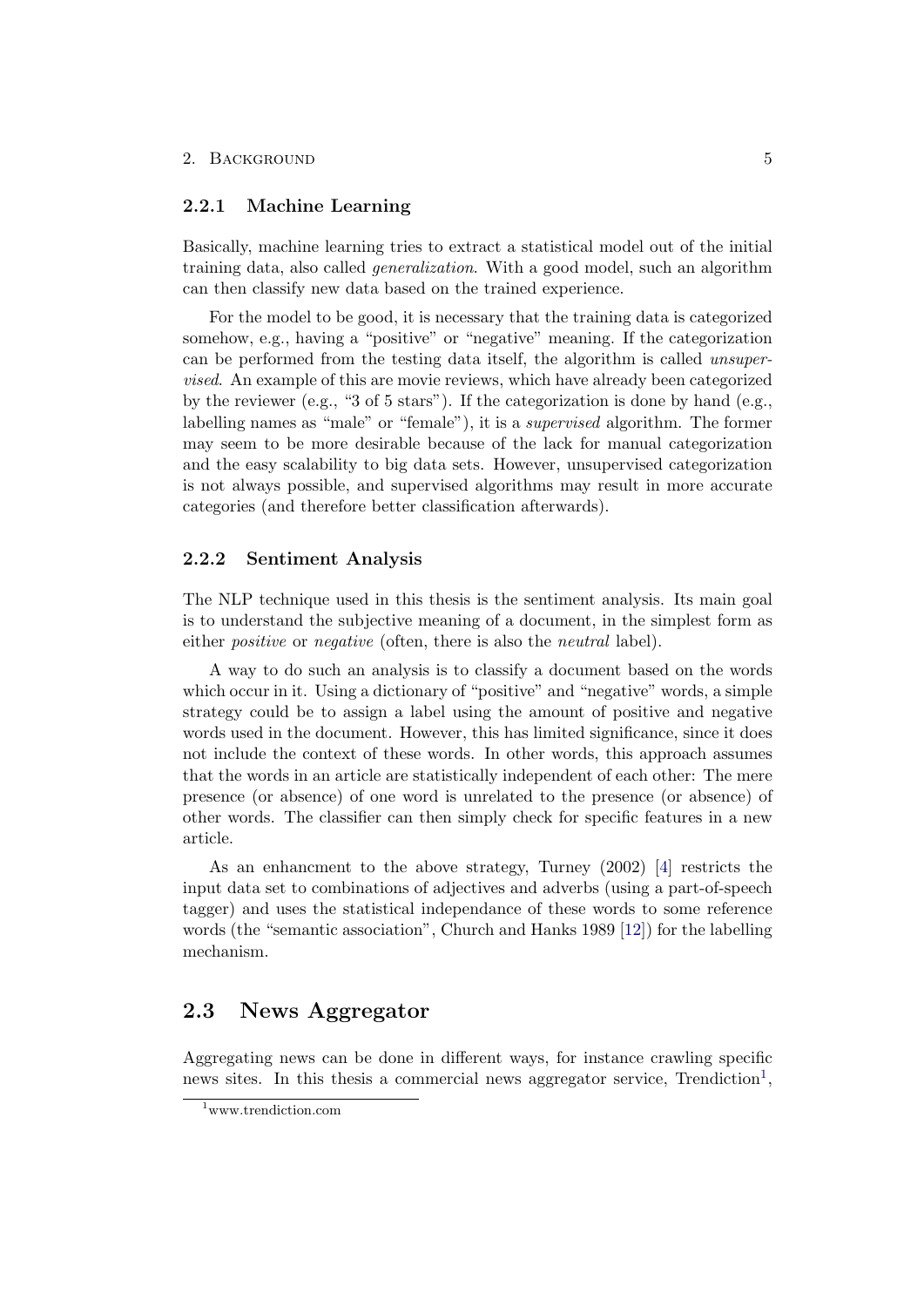#### 2. BACKGROUND 6

will be used to get content from all around the internet. They not only crawl classic news sites, but also other sources like blogs and social media sites. There is an application programming interface (API), where previously defined feeds can be queried for the aggregated content. Defining a new feed starts the content aggregation and is as simple as specifying keywords to search for. Trendiction assigns a unique identifier to each feed, later referred to as feed id.

### <span id="page-10-0"></span>2.3.1 API Description

Except for the item's title and content, the Trendiction Feed API delivers some more metadata which are of interest. For example, there are three timestamps associated with every item: the time it was published, the time it got indexed by Trendiction, and the time it was updated (if there was an update). The publishing time is the most important one of them.

Since Trendiction does its own processing of the articles, additional attributes are exposed, already including a sentiment level (negative, neutral, or positive) which will be used to compare with our own approach. Other attributes are:

- the *language* of the content,
- the item's type and subtype (e.g.,  $ARTICLE/NEWSSITE$ ),
- the *fluencylevel* (continuous text with real sentences gets a higher value than simple lists of keywords without punctuation),
- the *spam* and *porn* level (the latter to signal explicit content).

Trendiction also analyzes the sources of each item in terms of influence and visibility to other web sites as well as the engagement of users with that source, and exposes them both as raw and normed values (based on the Gaussian distribution among all URLs).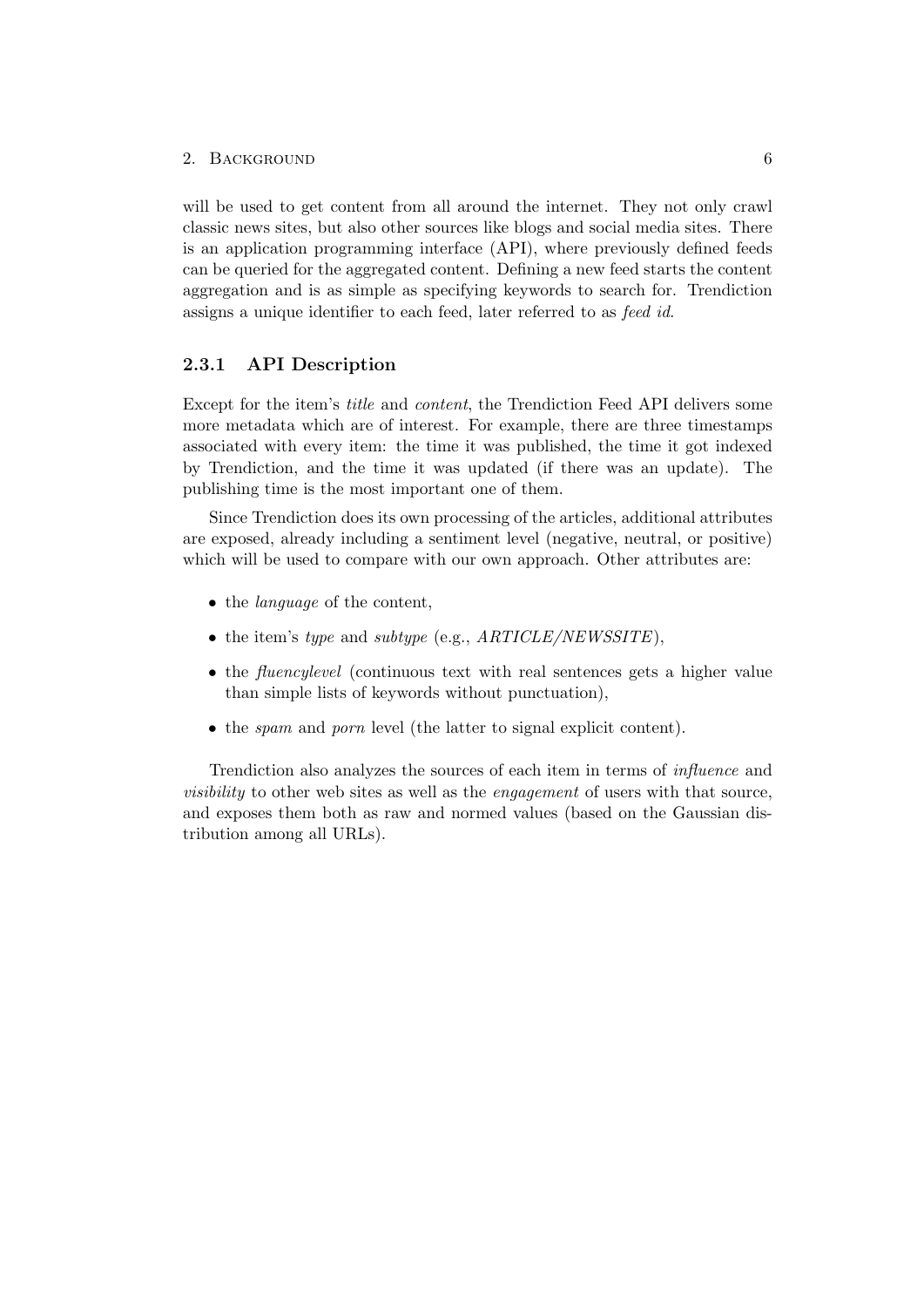# CHAPTER<sub>3</sub>

# Implementation

<span id="page-11-0"></span>To implement a news-based strategy, the framework described in Section [2.1](#page-7-1) needs to be enhanced in the following ways:

- 1. Introduction of a news aggregator script as well as a new data store for this news data.
- 2. Implementation of some basic machine learning algorithms to perform a simple sentiment analysis ourselves.
- 3. A new type of indicator which can handle news data (the current ones only support stock quotes).
- 4. Implementation of a custom agent (using the new indicator) and a custom strategy (using the custom agent).

This chapter gives insight into the implementation of the above items. The programming language used for that is  $Python<sup>1</sup>$  $Python<sup>1</sup>$  $Python<sup>1</sup>$  (version 2.7).

### <span id="page-11-1"></span>3.1 News Aggregation

A script queries the data source every hour for new content and stores the retrieved data locally.

### <span id="page-11-2"></span>3.1.1 API Client

Trendiction has a Java based API client with graphical user interface (GUI). Since the trading framework is written in Python, and this thesis only needs access to two specific API endpoints, an own lightweight API wrapper has been implemented in the Trendiction.py file.

<span id="page-11-3"></span> $1$ www.python.org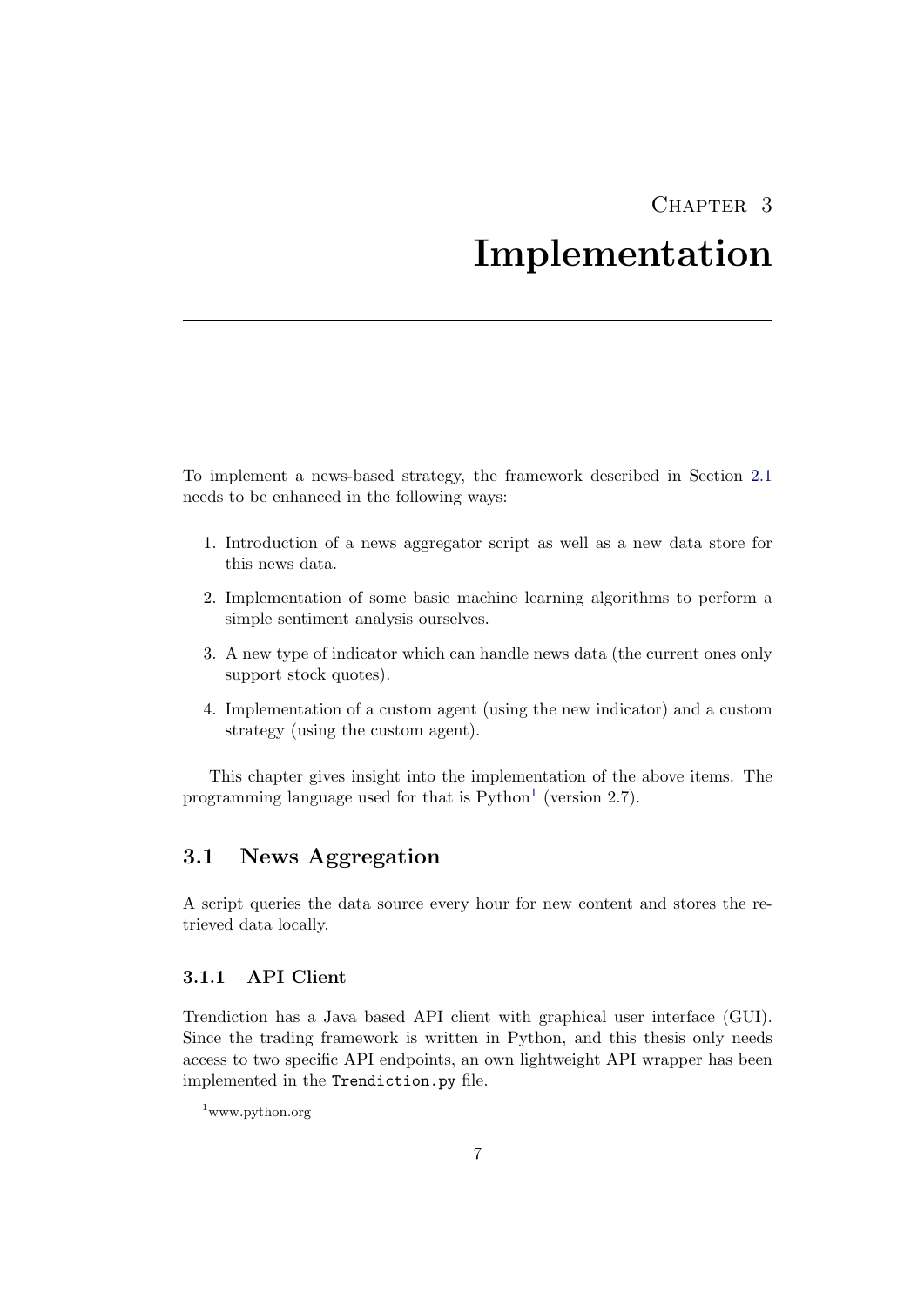#### 3. IMPLEMENTATION 8

The first endpoint of interest is getting a list of all defined search feeds. This is used to automatically retrieve newly defined search feeds without altering the script's source code.

The second endpoint is specific to one such feed and retrieves up to 500 content items from the API per request. The starting point can be chosen arbitrarily with a timestamp (0 to get the very first items). Every response contains a next\_request field, which contains a full URL to retrieve more data. If no more data is available, this URL is cached to continue fetching data seamlessly the next time the fetching script is run.

#### <span id="page-12-0"></span>3.1.2 Filtering

The search feeds are defined as loosely as possible, normally using only the company name (and possibly its variations) as keyword. The idea is to gather as much data as possible in the search feed, and then filter afterwards on the local client. The filtering is mostly based on the attributes delivered by Trendiction (outlined in Section [2.3.1\)](#page-10-0). The following 5 filters have been implemented:

- a *spam* filter;
- a language filter, removing non-English items;<sup>[2](#page-12-2)</sup>
- a *fluency* filter, excluding items which are not considered continous text by Trendiction;
- a *media* filter, excluding multimedia items (e.g., YouTube videos);
- a *porn* filter, removing explicit content.

Applying this filtering also leads to huge savings in terms of space requirements for data storage: About 60% of the aggregated content does not pass the filtering step.

### <span id="page-12-1"></span>3.1.3 Data Caching

The data source used only delivers data for the past seven days. An additional data caching layer has therefore been introduced. This also allows for all other scripts (and especially the framework) to work offline, in particular without the network latency costs when querying for data. The relevant code can be found in the TrendictionCache.py file.

To prevent data from being cached multiple times, a hash is calculated on every cache item's content text and the feed id it belongs to. If the hash already

<span id="page-12-2"></span> $2^2$ This can also be configured in the search feed definition, and actually has been done after a few days of aggregating; nevertheless, the filter stays in place for older entries.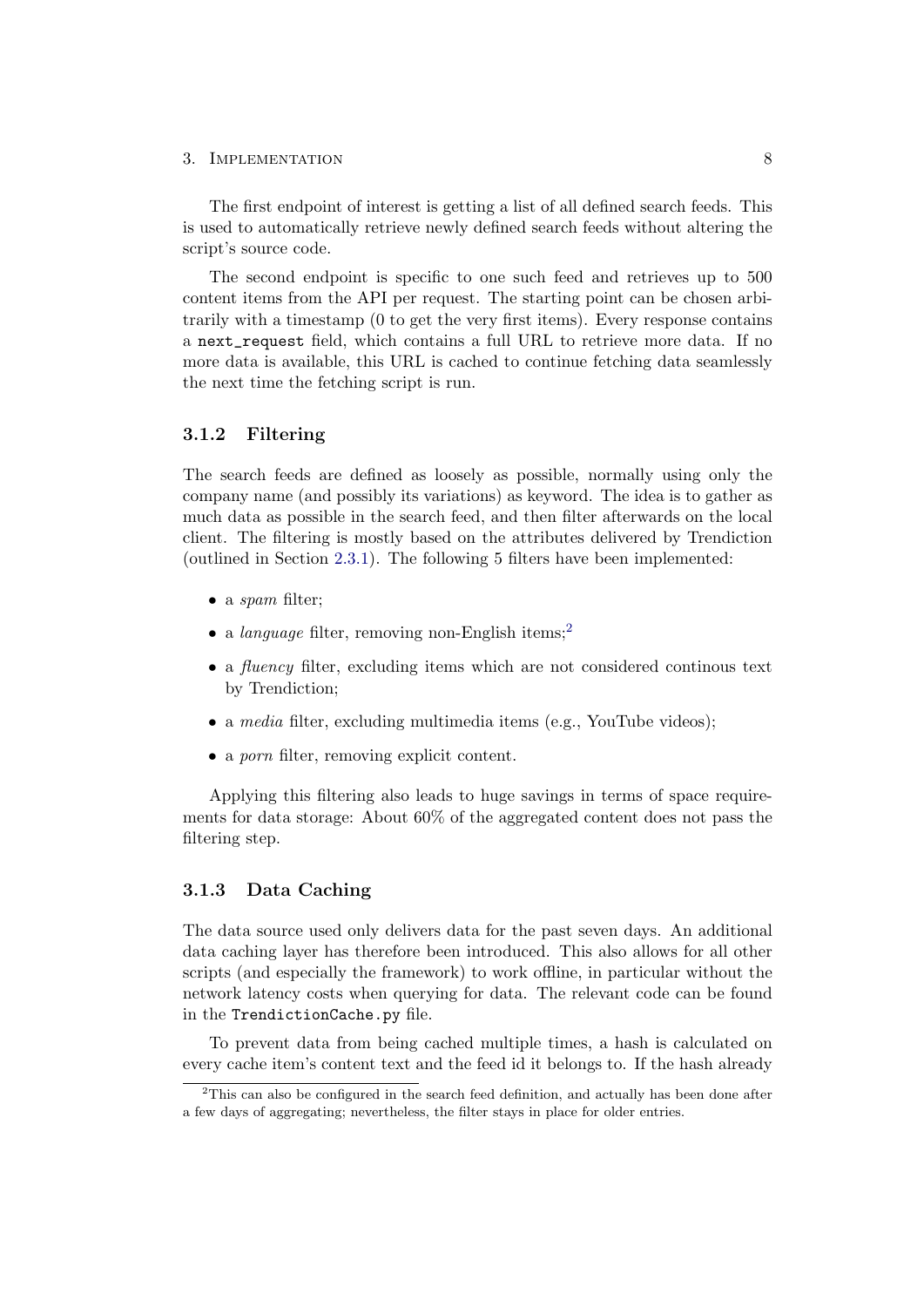#### 3. IMPLEMENTATION 9

<span id="page-13-2"></span>

Figure 3.1: Overview about the lower level components for fetching news items.

exists in the cache, the item is skipped. This means that an item can only show up multiple times in the cache if it has been associated to multiple search feeds.

The cache is then split into two overlapping components:

- 1. Storing the raw data as returned by the API. No indexing is performed on that data. This component is not yet used by the framework and therefore completely optional. However, it is useful to examine the filtering as described in Section [3.1.2.](#page-12-0)
- 2. Storing the filtered data, with the most important fields (like the publishing time) extracted for easier indexing of all the data.

For the cache backend, an SQL database is used, supporting various kinds of dialects (e.g.,  $\text{SQLite}^3$  $\text{SQLite}^3$  or  $\text{MySQL}^4$  $\text{MySQL}^4$ ). Figure [3.1](#page-13-2) shows the whole process: First, the data is pulled from the Trendiction servers by the API client. The API client then filters the data, and the remaining news items are classified with the custom sentiment classifier described in Section [3.2.3.](#page-16-0) Finally, the news items are stored in the cache.

<span id="page-13-0"></span><sup>3</sup>www.sqlite.org

<span id="page-13-1"></span><sup>4</sup>www.mysql.com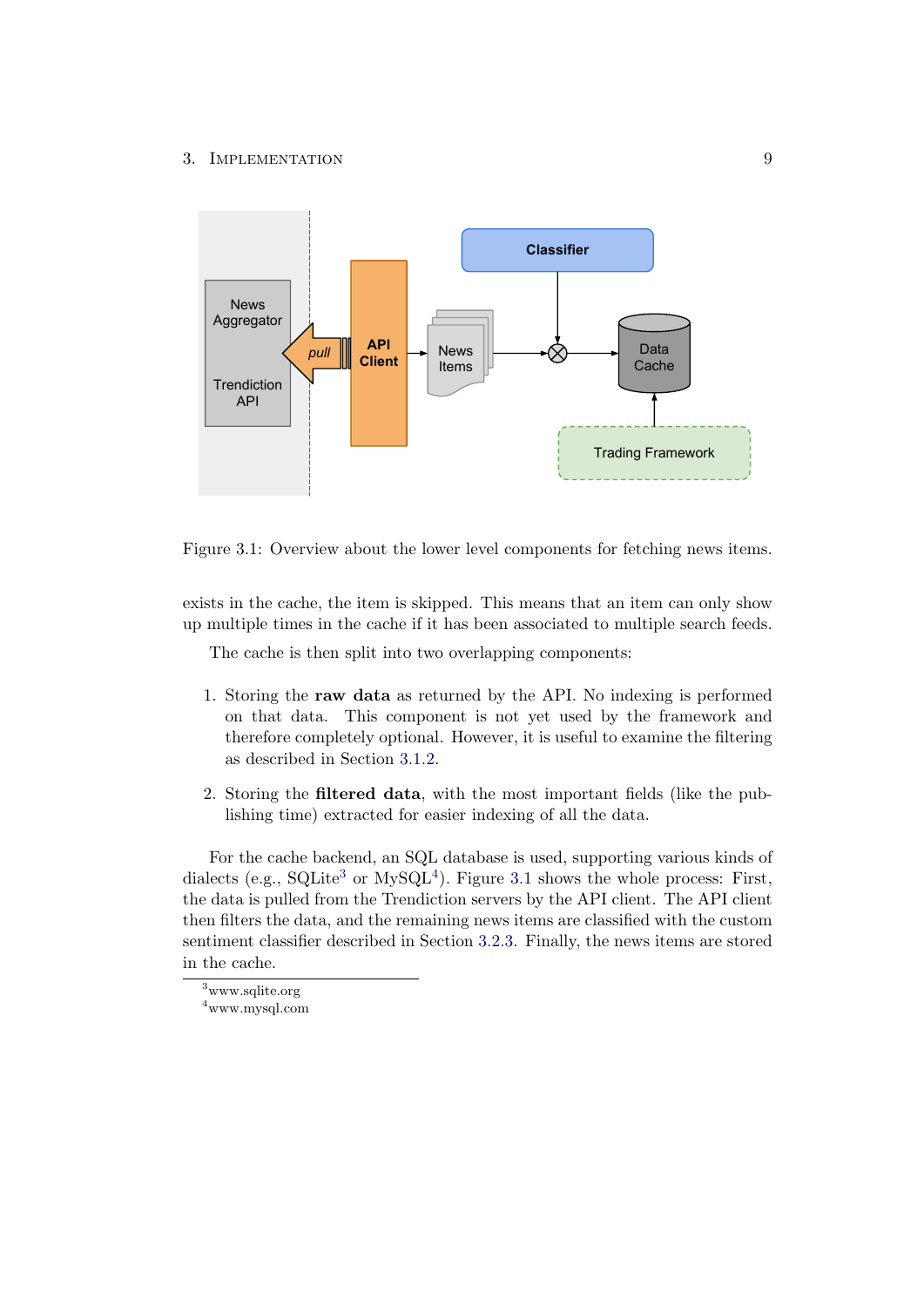### <span id="page-14-0"></span>3.2 Sentiment Analysis

This thesis uses a unsupervised machine learning algorithm. Before this algorithm can classify new articles, it has to be trained on past data, which in turn has to be categorized first. This is primarily done by separate scripts, most of them which do not interact with the rest of the trading framework in any way. The code is based on the Natural Language Toolkit (NLTK) for Python.<sup>[5](#page-14-2)</sup>

### <span id="page-14-1"></span>3.2.1 Categorization

To avoid manual categorization, this thesis assumes that the better a stock performed on a given day, the better the news must have been. And since news have an influence not only on the date they are published, but also a little bit earlier (e.g., "insider" information) and even later, the following unsupervised algorithm is used:

- 1. For a given feed  $F$ , load the stock prices for the training period (see Section [4.1](#page-18-1) for details).
- 2. For every day D in that training period:
	- (a) Calculate the stock performance in the interval  $TF = timeframe(D) =$  $[D-1, D, D+1]$  using the relative change between the close price on day  $X \in TF$  and day  $X - 1$ , and the maximum as well as the minimum performance in the training period.
	- (b) Normalize the performance, mapping negative values to the interval  $[-1, 0)$  and positive values to the interval  $(0, 1]$  using:

$$
normalized (day) = \begin{cases} \n\ perf (day) / Perf_{max} & \text{if } perf (day) > 0 \\ \n\ perf (day) / Perf_{min} & \text{if } perf (day) < 0 \n\end{cases}
$$

(c) Map the performance to the discrete values  $\{-1,0,1\}$  with the following mapper function:

$$
label(day) = \begin{cases} +1 & \text{if normalize}(day) > = 0.25\\ -1 & \text{if normalize}(day) < = -0.25\\ 0 & \text{else} \end{cases}
$$

The threshold values  $\{-0.25, 0.25\}$  are chosen such that the "deci-sive" labels  $(-1 \text{ and } +1)$  have a slightly higher probability than the "indecisive" label 0.

<span id="page-14-2"></span><sup>5</sup>www.nltk.org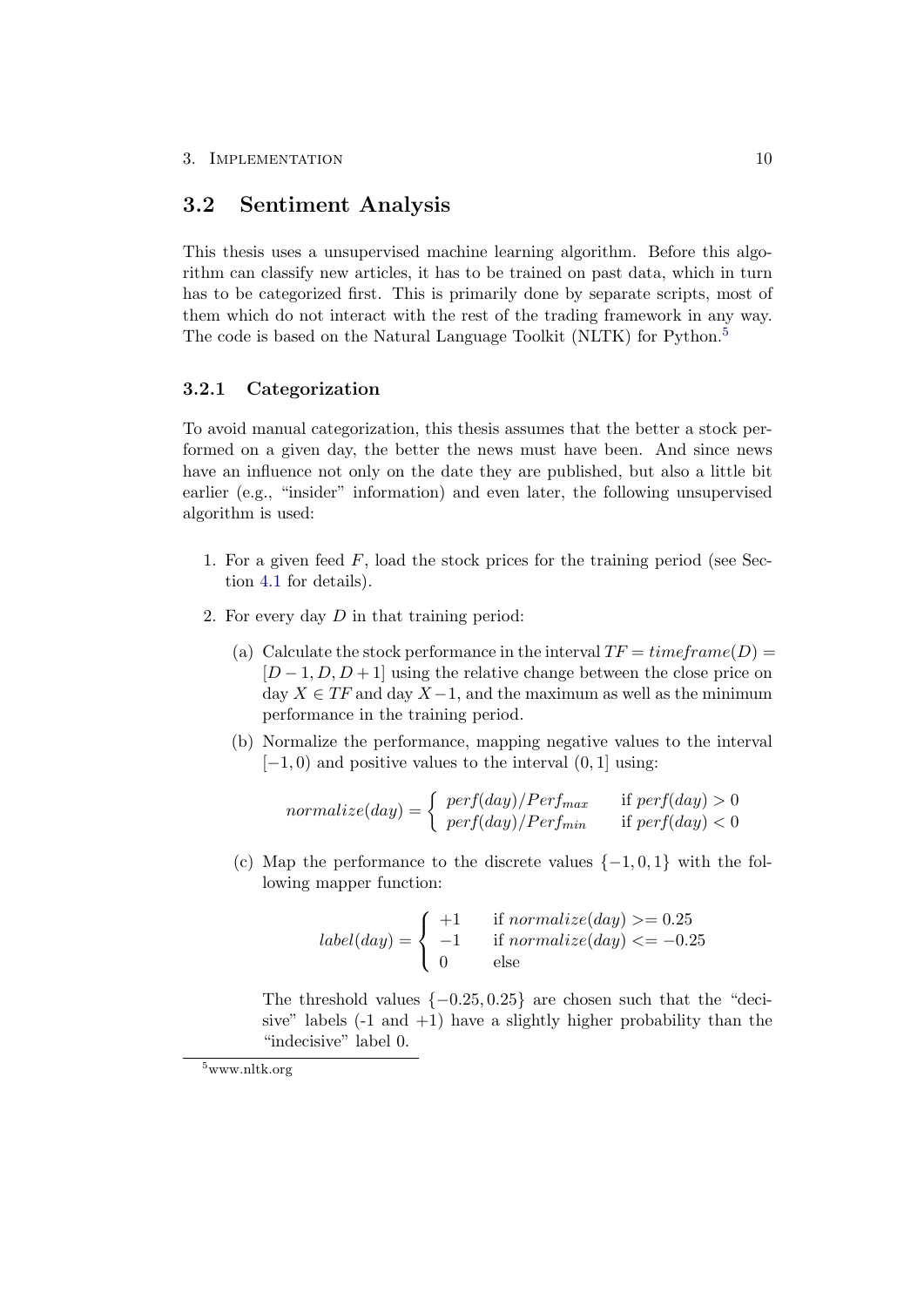#### 3. IMPLEMENTATION 11

(d) Sum up the mapped values for the days in  $TF$ ; this is the category  $C$ for the day D:

$$
C = category(D) = \sum_{day \in TF} label(day)
$$

3. Store the tuple  $(F, D, C)$ .

This algorithm produces the categories  $\{-3, -2, -1, 0, 1, 2, 3\}$ . It does not categorize single articles, but days: Every article of feed  $F$ , published on the same day  $D$ , gets the same category  $C$ .

This categorization step can easily be extended to use a more complex algorithm. It is decoupled from the training step, so it can be run independently.

### <span id="page-15-0"></span>3.2.2 Training

The classifier used in this thesis is based on the *NaivesBayesClassifier* class from the NLTK library.[6](#page-15-1)

As a first step before training, the 2000 most common words are extracted from all the articles in the training set. To collect them only once, the resulting list of words is cached on disk. Every article, split up into single words, is then fed to the training algorithm:

- 1. A feature extractor looks up which of the 2000 most common words are contained in the article, using a binary approach (True if the article contains word W, False otherwise).
- 2. The category for the (feed, day) combination is retrieved from the database.
- 3. Both information is then fed to the NLTK classifier to update its internal state.

Since the amount of articles to train the classifier can be quite large, the main training is done feed by feed and day by day. Interrupting the training in a safe way is possible after processing a feed. The internal state of the classifier up to that moment is serialized and persisted to disk, so that the training can be continued afterwards.

<span id="page-15-1"></span> ${}^{6}$ http://nltk.googlecode.com/svn/trunk/doc/api/nltk.classify.naivebayes.NaiveBayesClassifierclass.html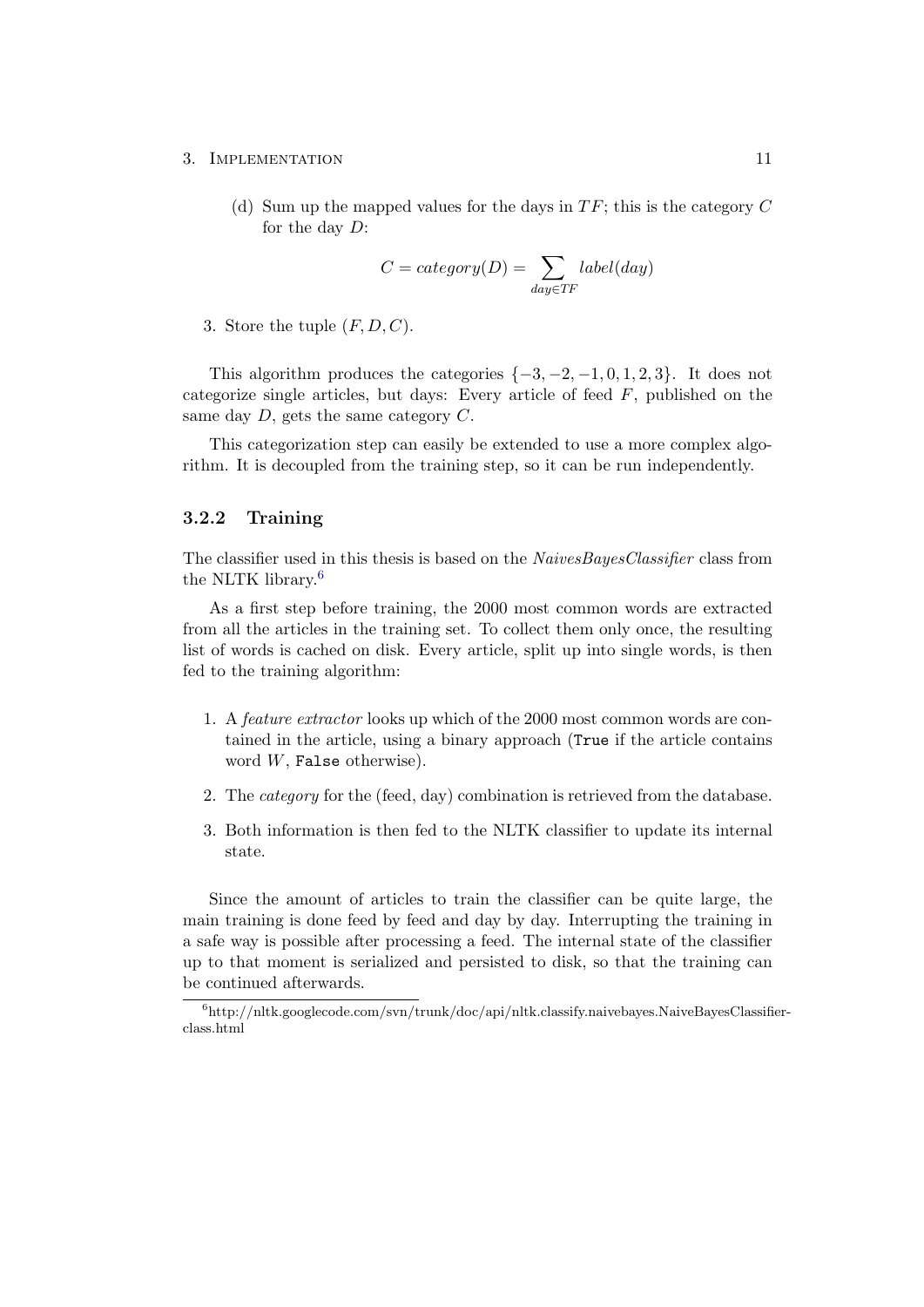### <span id="page-16-0"></span>3.2.3 Classification

The trained classifier can now be loaded from disk anytime it is needed. An article to be classified gets split into words and passed to the feature extractor (the same as used for training). This feature set is consumed by the classifier's classify method, which returns the category it deems most appropriate based on the training data.

Since the classification does not change unless the classifier changes, the classification is added to the news item in the data cache. This is done at the time of fetching news items from the news aggregator (as seen in Figure [3.1\)](#page-13-2), and there is an update script for items where the classifications have changed.

As a result, the strategies for the framework only need to query the news data cache, and don't have to classify by themselves, saving time on every simulation run.

### <span id="page-16-1"></span>3.3 Strategies

This section covers the last two items of the list in the beginning of this chapter. Two new strategies are added to the framework:

- The TrendictionNews strategy, based on the sentiment value which is calculated by Trendiction, the news aggregator.
- The SimpleNews strategy, using the sentiment value from the self-trained classifier.

Both share the same agent implementation and basically the same indicator implementation, since both strategies work in a very similar way on the cached news data. They only differ in the data attributes about the news items they use.

### <span id="page-16-2"></span>3.3.1 News Indicator

The way the indicator layer works is by the singleton pattern.<sup>[7](#page-16-3)</sup> It makes sure that only one instance of a class ever gets created; subsequent instantiations all return the same instance. With the new indicator type, a strategy now has to declare in the beginning which one to use.

Like the original StockIndicator, the NewsIndicator recieves the stock quotes from the strategy. In addition, it is capable of loading articles from the news data store. Currently two news indicators have been implemented.

<span id="page-16-3"></span><sup>7</sup>http://en.wikipedia.org/wiki/Singleton pattern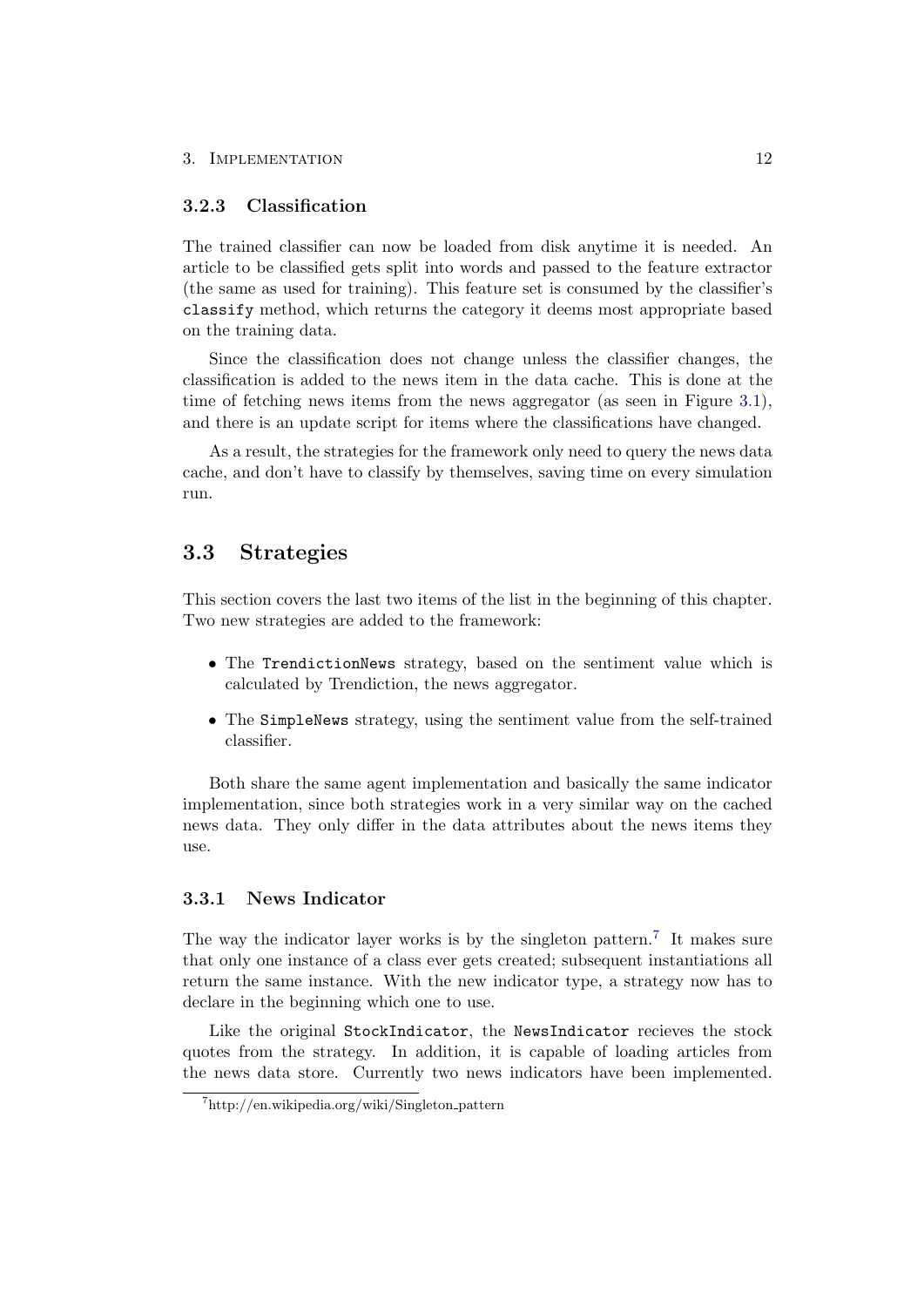#### 3. IMPLEMENTATION 13

One is available as the trendiction method, gathering the sentiment values as delivered by the news aggregator. It combines them per day and returns a table with two columns: The total sentiment and the amount of articles per day.

The second indicator is available as the sentiment method. It has the same return value as the trendiction indicator, but uses the previously trained classifier to calculate the sentiment value.

### <span id="page-17-0"></span>3.3.2 News Agent

To calculate the advice for a day  $D$ , the agent combines the sum of sentiments over the two days  $\{D-1, D\}$ . It then normalizes that value with the maximum aggregated sentiment. The confidence value for every vote is simply the aggregated sentiment normalized with the amount of articles on that day.

$$
aggregate d\_sentiment (day) = \sum_{article \in \{day-1, day\}} sentiment(article)
$$

$$
vote (day) = \frac{aggregate d\_sentiment (day)}{\max(aggregate d\_sentiment)}
$$

$$
confidence (day) = \frac{|aggregate d\_sentiment (day)|}{article (day)}
$$

In this formula, *sentiment*(*article*) is the getter method to retrieve the sentiment from an article's metadata, and  $articles/day)$  the getter method to retrieve the amount of articles on the specified day.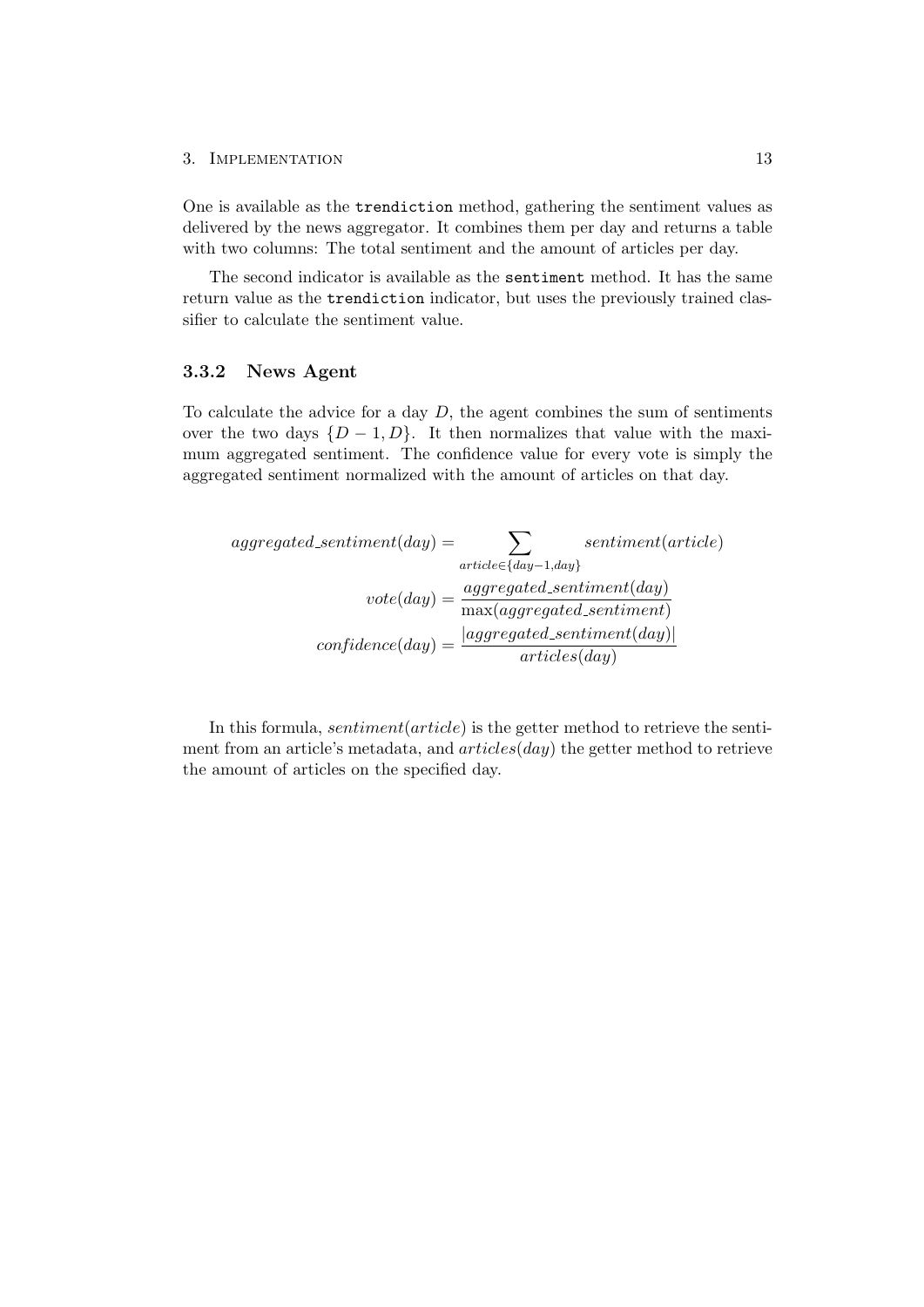# CHAPTER<sub>4</sub>

# Evaluation

<span id="page-18-0"></span>For the evaluation of the two sentiment-based strategies discussed in Section [3.3,](#page-16-1) a total of 12 companies were randomly chosen from the Standard & Poor's 500  $(S\&P 500)$  index:<sup>[1](#page-18-2)</sup>

<span id="page-18-3"></span>

| Company name         | Symbol       | Sector                        |
|----------------------|--------------|-------------------------------|
| Apple Inc.           | AAPL         | Information Technolgy         |
| C. R. Bard, Inc.     | BCR          | Health Care Equipment         |
| BMC Software, Inc.   | BMC          | IT Consulting                 |
| Bemis Company, Inc.  | BMS          | Materials (Paper Packaging)   |
| CIGNA, Inc.          | СI           | Health Care                   |
| CSX Transportation   | $\text{CSX}$ | Industrials (Railroads)       |
| Duke Energy Corp.    | DUK          | Energy                        |
| Invesco Ltd.         | IVZ          | Financial Services            |
| Lockheed Martin      | LMT          | Aerospace & Defense           |
| NetApp, Inc.         | <b>NTAP</b>  | Information Technolgy         |
| Paccar Inc.          | PCAR.        | Industrials (Heavy Equipment) |
| Vornado Realty Trust | VNO          | Real Estate Investment        |

Table 4.1: The companies chosen to test the algorithms on.

# <span id="page-18-1"></span>4.1 Data Set

The news aggregation period spans 68 days, starting on January  $14<sup>th</sup>$  2013 and ending on March  $22<sup>nd</sup>$  2013. The Trendiction-based sentiment strategy is evaluated over the whole period, because we only "consume" the sentiment. On the other hand, with the self-trained classifier and applying a 60/40 split, the training data covers 43 days (until February  $25<sup>th</sup>$ ) while the testing data covers the remaining 25 days (from February  $26^{th}$ ). The filtered training data set contains

<span id="page-18-2"></span><sup>1</sup>http://www.standardandpoors.com/indices/sp-500/en/eu/?indexId=spusa-500-usduf–pus-l–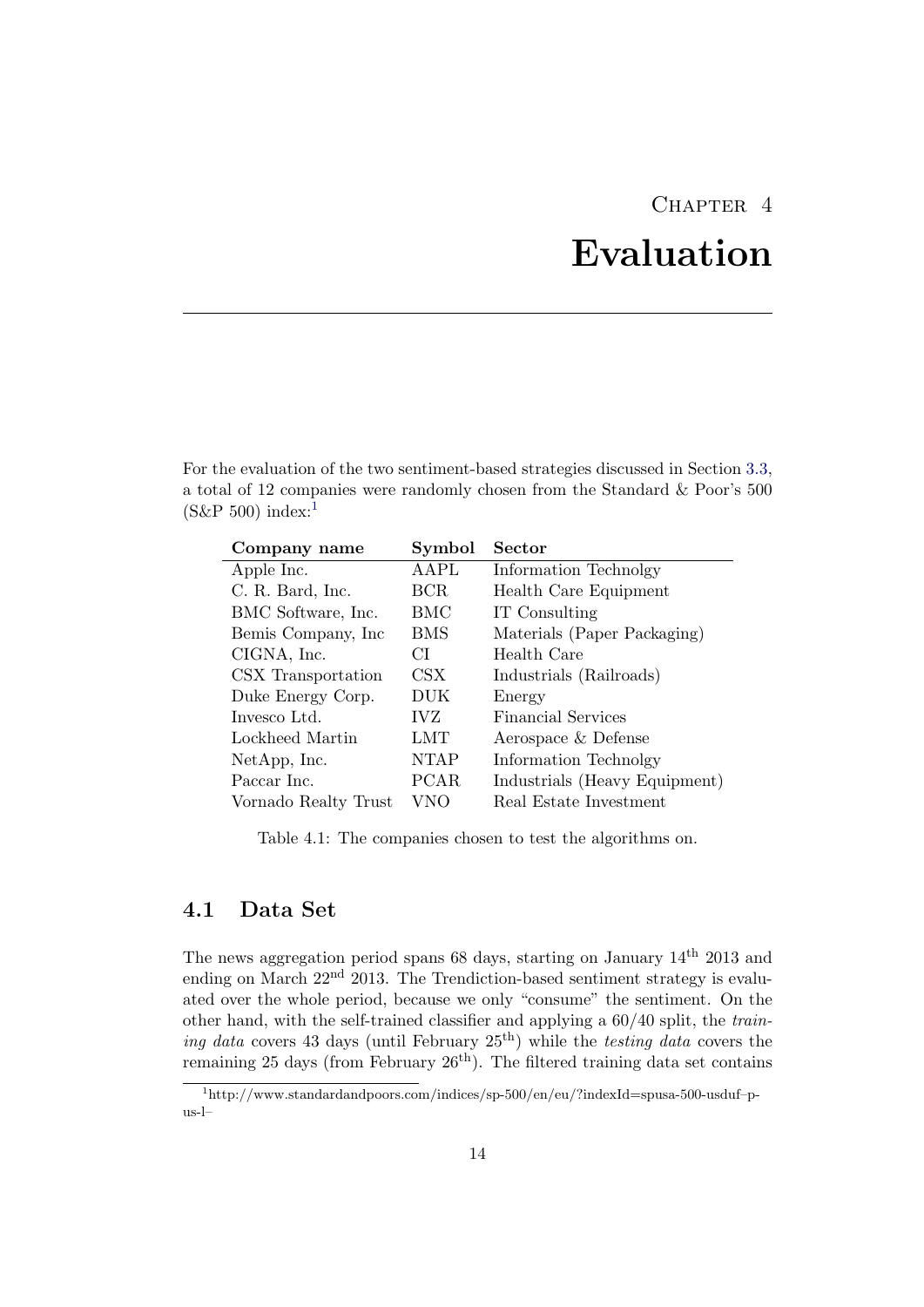#### 4. Evaluation 15

216'212 items in total. Table [A.1](#page-29-0) lists the daily amount of articles for every watched stock.

All in all, a training data period of only 68 days is really short. Machine learning algorithms usually work best when trained on data from several months (and not weeks, as in this thesis). This is a major shortcoming for the evaluation of the implemented strategies.

### <span id="page-19-0"></span>4.2 Strategies

Figure [4.3](#page-22-0) shows two typical plots of the relative stock price change against the (summed up and normalized) sentiment value as reported by Trendiction. The main difference between both plots is that the upper one (showing NTAP) has higher jumps in the stock price from day to day than the lower one (showing VNO), which makes the sentiment change look smaller (because these values are only in the range  $[-1, 1]$ .

### <span id="page-19-1"></span>4.2.1 TrendictionNews Strategy

The analysis of this strategy spanned the whole period of the data set, since the sentiment is already calculated when we pull the data from the news aggregator service. Table [4.2](#page-19-2) shows the total returns achieved for all stocks under test compared to the stock performance for the same period.

<span id="page-19-2"></span>With the Trendiction sentiment, the strategy performed worse on most stocks than the real market did. There are two exceptions: With AAPL and BCR, the

| Stock       | Total Return $(\%)$ | Real Performance $(\%)$ |
|-------------|---------------------|-------------------------|
| AAPL        | $-3.5219$           | $-8.1105$               |
| <b>BCR</b>  | $-1.3629$           | $-2.6792$               |
| BMC         | 7.1505              | 7.6489                  |
| <b>BMS</b>  | 0.0063              | 13.4476                 |
| СI          | 0.6215              | 10.9813                 |
| CSX         | 0.1382              | 17.1053                 |
| DUK         | 0.0660              | 7.4734                  |
| <b>IVZ</b>  | 0.0000              | 3.2364                  |
| LMT         | $-1.1470$           | $-0.8916$               |
| <b>NTAP</b> | $-4.8449$           | 2.3185                  |
| <b>PCAR</b> | 0.6356              | 8.7117                  |
| <b>VNO</b>  | $-0.3345$           | $-0.8949$               |
| S&P 500     |                     | 5.8211                  |

Table 4.2: Total return for TrendictionNews strategy over complete data period.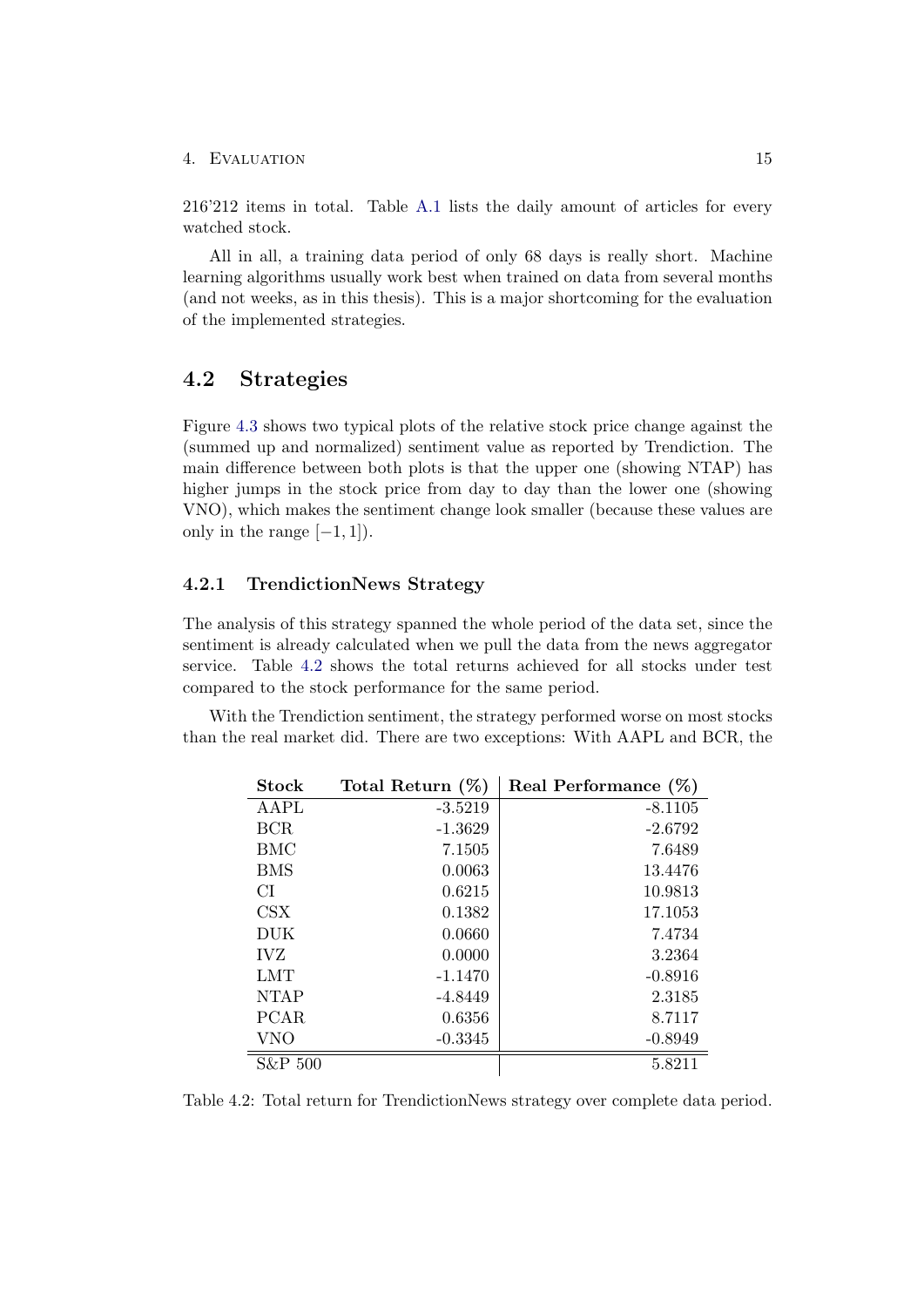#### <span id="page-20-1"></span>4. Evaluation 16



Figure 4.1: Weekly asset return for BMC (left) and CI (right).

strategy lost less than the real market. On the other hand, with either BMS, CI, CSX, NTAP or PCAR the strategy performed far worse. A special case is IVZ, where the news data indicated a non-positive sentiment on all days and therefore the strategy never bought any shares.

Figure [4.1](#page-20-1) shows two example asset return graphs (against the S&P 500 as reference). As one can see from the graph for CI, the strategy achieved all of the slightly positive return in the first three weeks. Afterwards, there were no more shares left in the portfolio, and there were no more positive sentiment aggregates, so the strategy did not buy new ones. As a result, the asset return stayed constant.

### <span id="page-20-0"></span>4.2.2 SimpleNews Strategy

Based on the custom sentiment from the self-trained classifier, this strategy performed better overall, as seen in Table [4.3.](#page-21-0) It could not outperform the real stocks in all cases except one, but was quite close to the real performance most of the time. The notable exception here is AAPL, where the strategy achieved a bigger return than the market. Figure [4.2](#page-21-1) shows the weekly asset return for AAPL.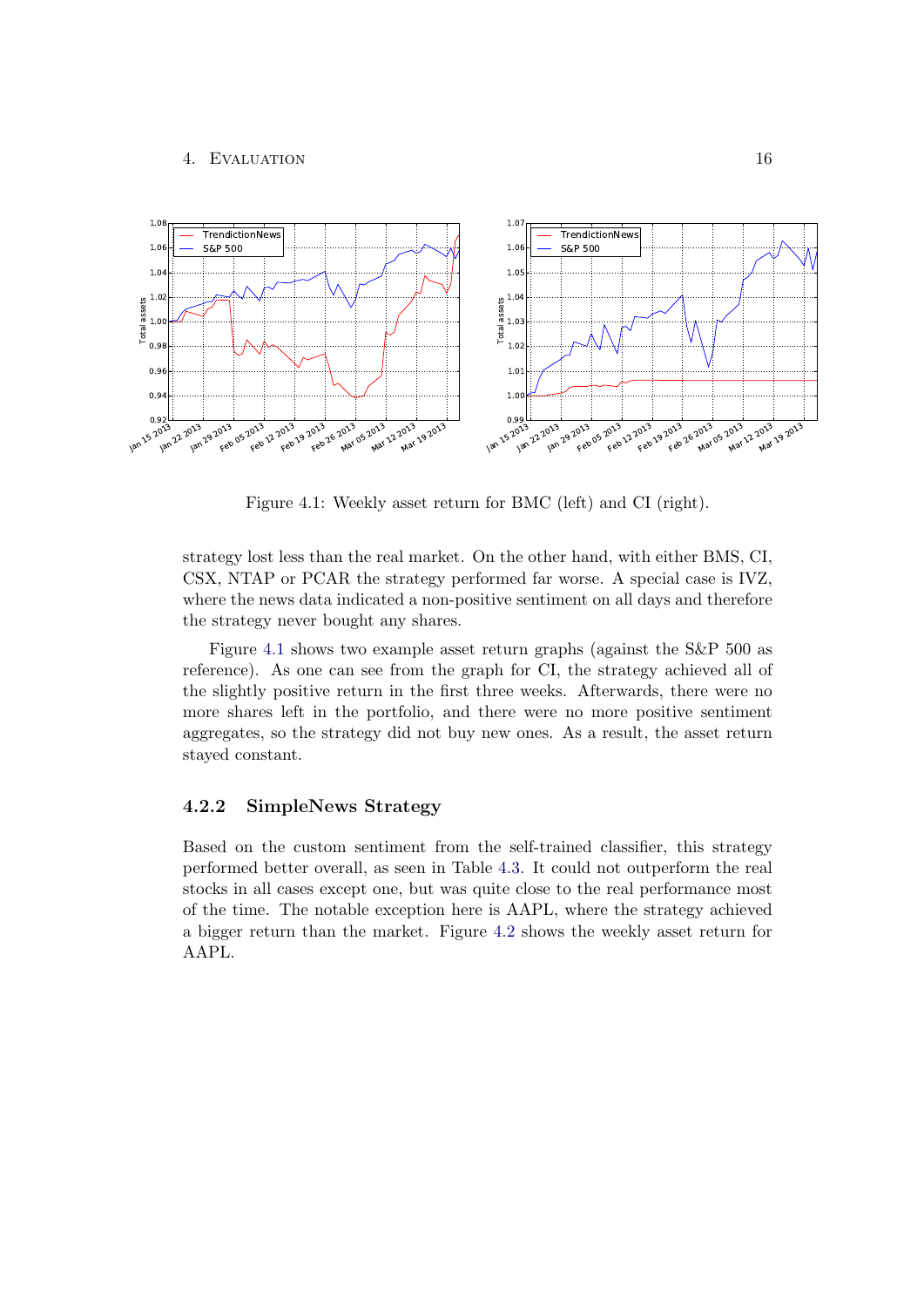### 4. Evaluation 17

<span id="page-21-0"></span>

| <b>Stock</b> | Total Return $(\%)$ | Real Performance $(\%)$ |
|--------------|---------------------|-------------------------|
| AAPL         | 5.0339              | 4.0760                  |
| <b>BCR</b>   | 2.2256              | 2.2561                  |
| <b>BMC</b>   | 13.8131             | 13.7811                 |
| <b>BMS</b>   | 4.1186              | 5.9398                  |
| <b>CI</b>    | 5.0706              | 6.8154                  |
| <b>CSX</b>   | 4.8342              | 8.0000                  |
| DUK          | 1.1662              | 1.7728                  |
| <b>IVZ</b>   | 8.4329              | 8.8156                  |
| <b>LMT</b>   | 4.5997              | 4.7457                  |
| <b>NTAP</b>  | $-1.3226$           | $-0.6222$               |
| <b>PCAR</b>  | 5.4843              | 7.8681                  |
| <b>VNO</b>   | $-0.7708$           | $-0.5855$               |
| S&P 500      |                     | 4.6403                  |

Table 4.3: Total return for SimpleNews strategy over testing data period.

<span id="page-21-1"></span>

Figure 4.2: Weekly asset return for AAPL.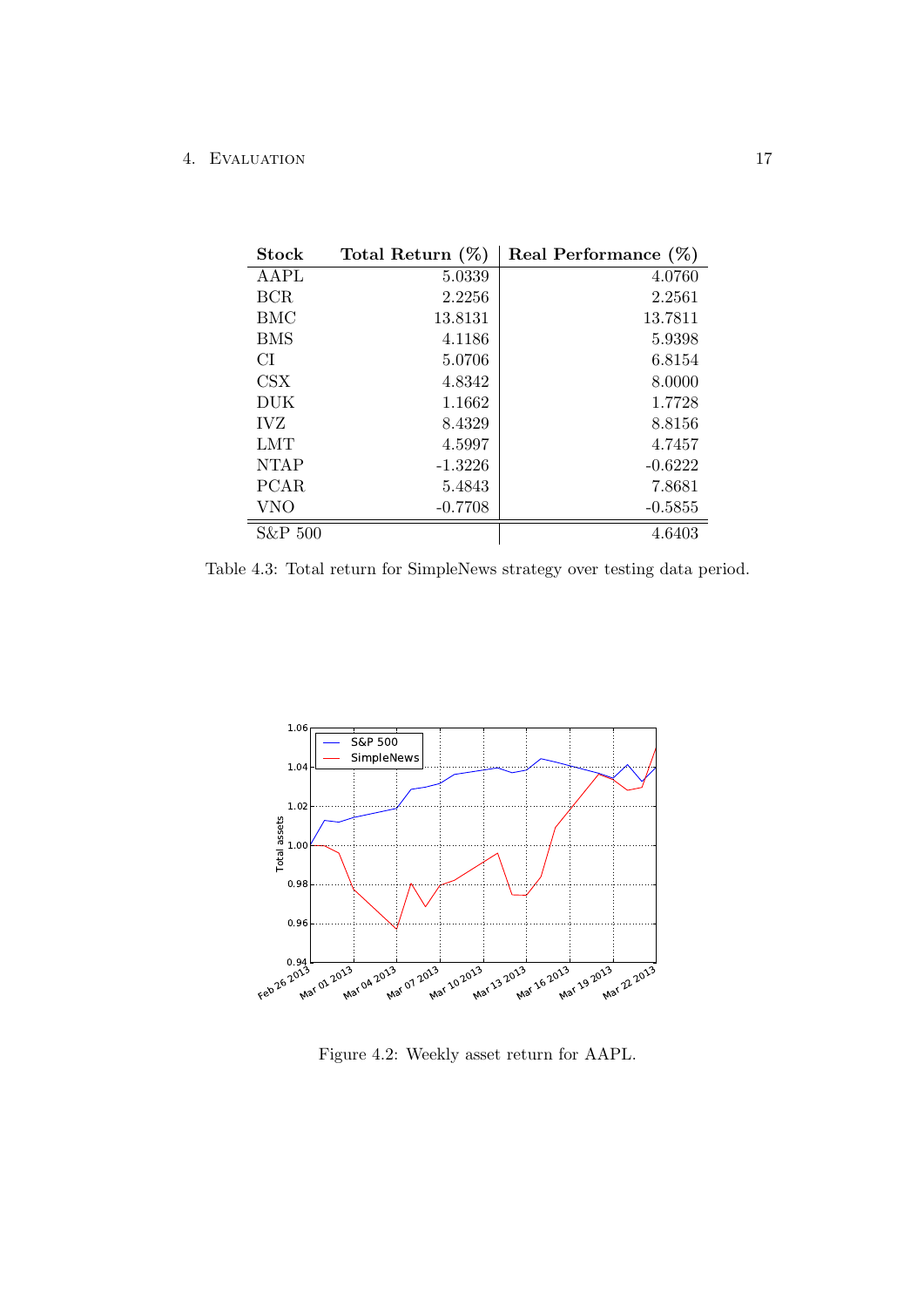### 4. EVALUATION 18

<span id="page-22-0"></span>

Figure 4.3: Stock price performance and reported sentiment values for NTAP (top) and VNO (bottom).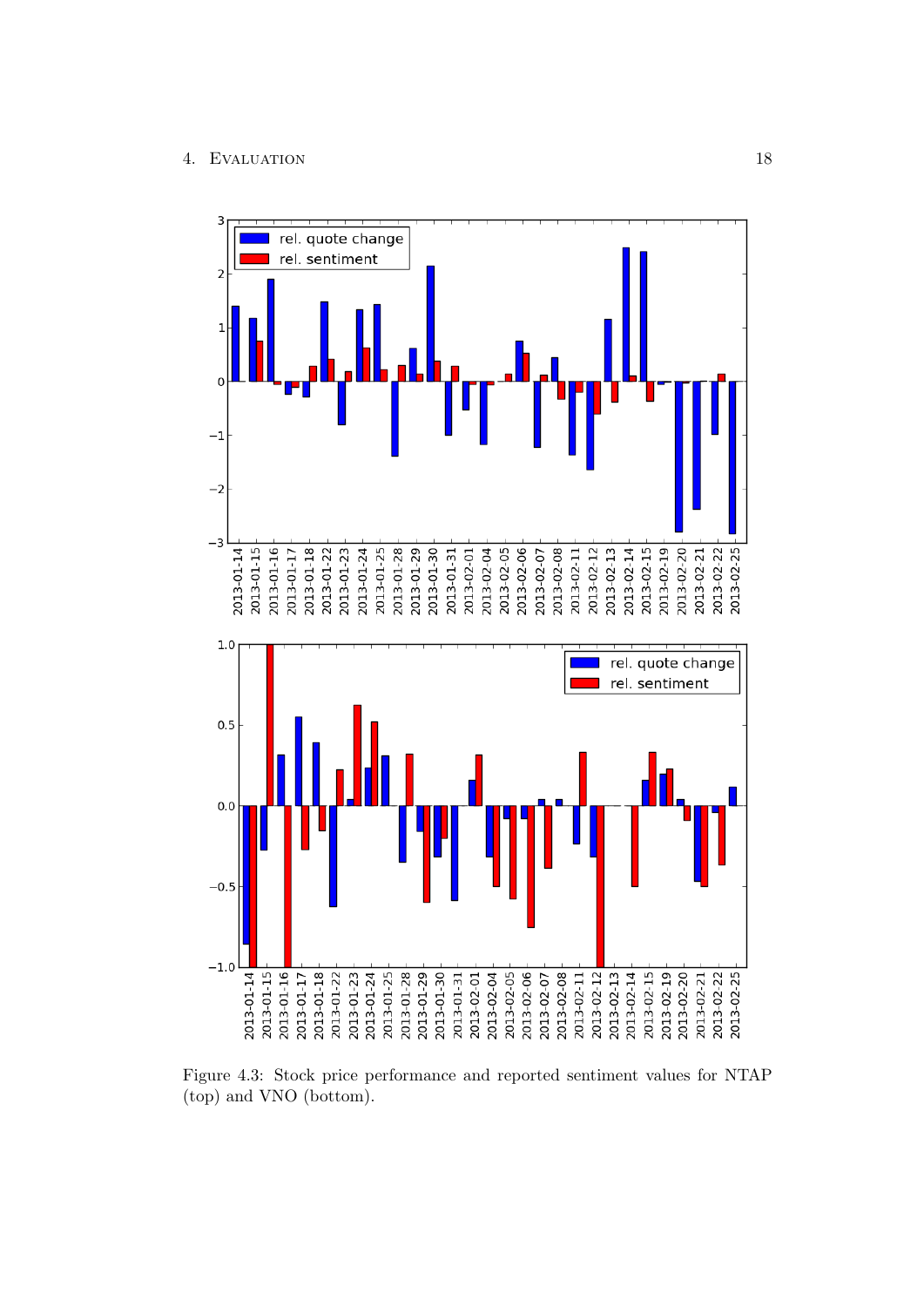# CHAPTER<sub>5</sub> Conclusion

<span id="page-23-0"></span>The goal of this thesis was to introduce news articles as a new data source to the framework, which has been accomplished in a way which allows for further extensions. The example strategies built upon this new data source performed not as expected, especially the one based on the pre-calculated sentiment.

The main problem here seems to be the short period of time in which data has been gathered (only ten weeks). More data would have allowed for a more thorough model of the relationship between news sentiments and the stock market. The simple assumption of "good news equals increasing stock prices" is not true when looking at general news from all over the internet (not focussing on specialized data sources).

### <span id="page-23-1"></span>5.1 Outlook

There is now a foundation for using news to predict the stock market with the framework, but there is room for more.

All in all it would be interesting to look at the performance of both strategies with more data at hand (e.g., at least six month of training data). Also, the implemented strategies are both very simple, so one addition could be to implement a more complex strategy. For example, the custom sentiment analysis could be enhanced either with other machine learning approaches or by using different news aggregators (e.g., focus on more relevant articles). One could also combine different sources to power the strategy.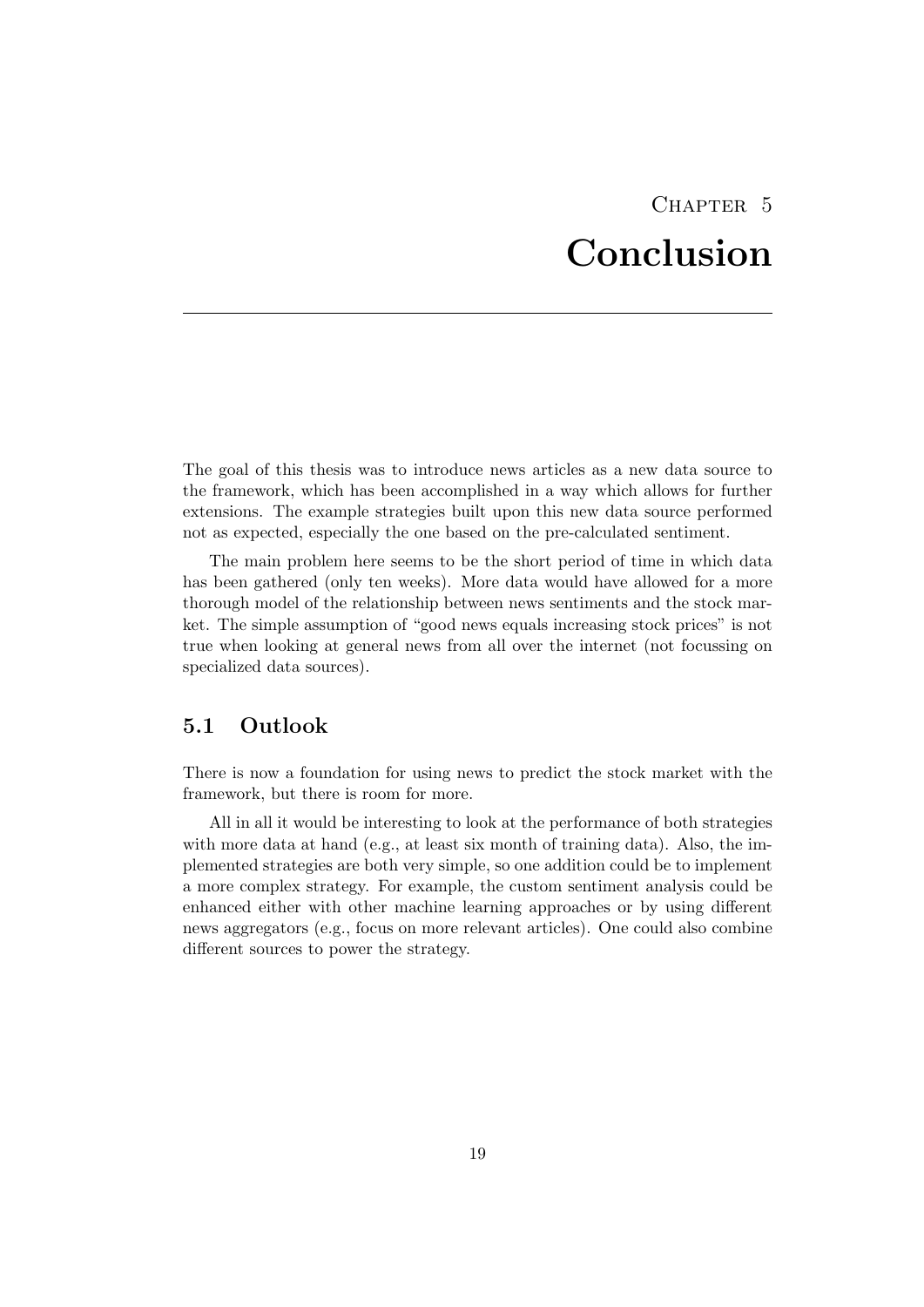# Bibliography

- <span id="page-24-1"></span><span id="page-24-0"></span>[1] Popper, N.: High-speed trading no longer hurtling forward. New York Times (October 2012)
- <span id="page-24-2"></span>[2] Iati, R.: The real story of trading software espionage. Advanced Trading (June 2009)
- <span id="page-24-3"></span>[3] SEC, CFTC: Findings regarding the market events of may 6, 2010 (September 2010)
- <span id="page-24-4"></span>[4] Turney, P.D.: Thumbs up or thumbs down? semantic orientation applied to unsupervised classification of reviews. In: Proceedings of the Association for Computational Linguistics. (2002)
- <span id="page-24-5"></span>[5] Pang, B., Lee, L., Vaithyanathan, S.: Thumbs up? sentiment classification using machine learning techniques. In: Proceedings of the Conference on Empirical Methods in Natural Language Processing. (2005)
- <span id="page-24-6"></span>[6] Pang, B., Lee, L.: Seeing stars: Exploiting class relationships for sentiment categorization with respect to rating scales. In: Proceedings of the Association for Computational Linguistics. (2005)
- <span id="page-24-7"></span>[7] Snyder, B., Barzilay, R.: Multiple aspect ranking using the good grief algorithm. In: Proceedings of the Joint Human Language Technology/North American Chapter of the ACL Conference. (2007)
- <span id="page-24-8"></span>[8] Bollen, J., Mao, H., Zeng, X.J.: Twitter mood predicts the stock market. CoRR abs/1010.3003 (2010)
- <span id="page-24-9"></span>[9] Lazer, R.C..M.: Sentiment analysis of twitter feeds for the prediction of stock market movement (2011)
- <span id="page-24-10"></span>[10] Ruiz, E.J., Hristidis, V., Castillo, C., Gionis, A., Jaimes, A.: Correlating financial time series with micro-blogging activity (2012)
- <span id="page-24-11"></span>[11] Bürli, T.: Make us rich! (August 2012)
- <span id="page-24-12"></span>[12] Church, K.W., Hanks, P.: Word association norms, mutual information, and lexicography. In: Proceedings of the 27th Annual Conference of the ACL. (1989)
- <span id="page-24-13"></span>[13] Wischmann, S.: Make us richer! (March 2013)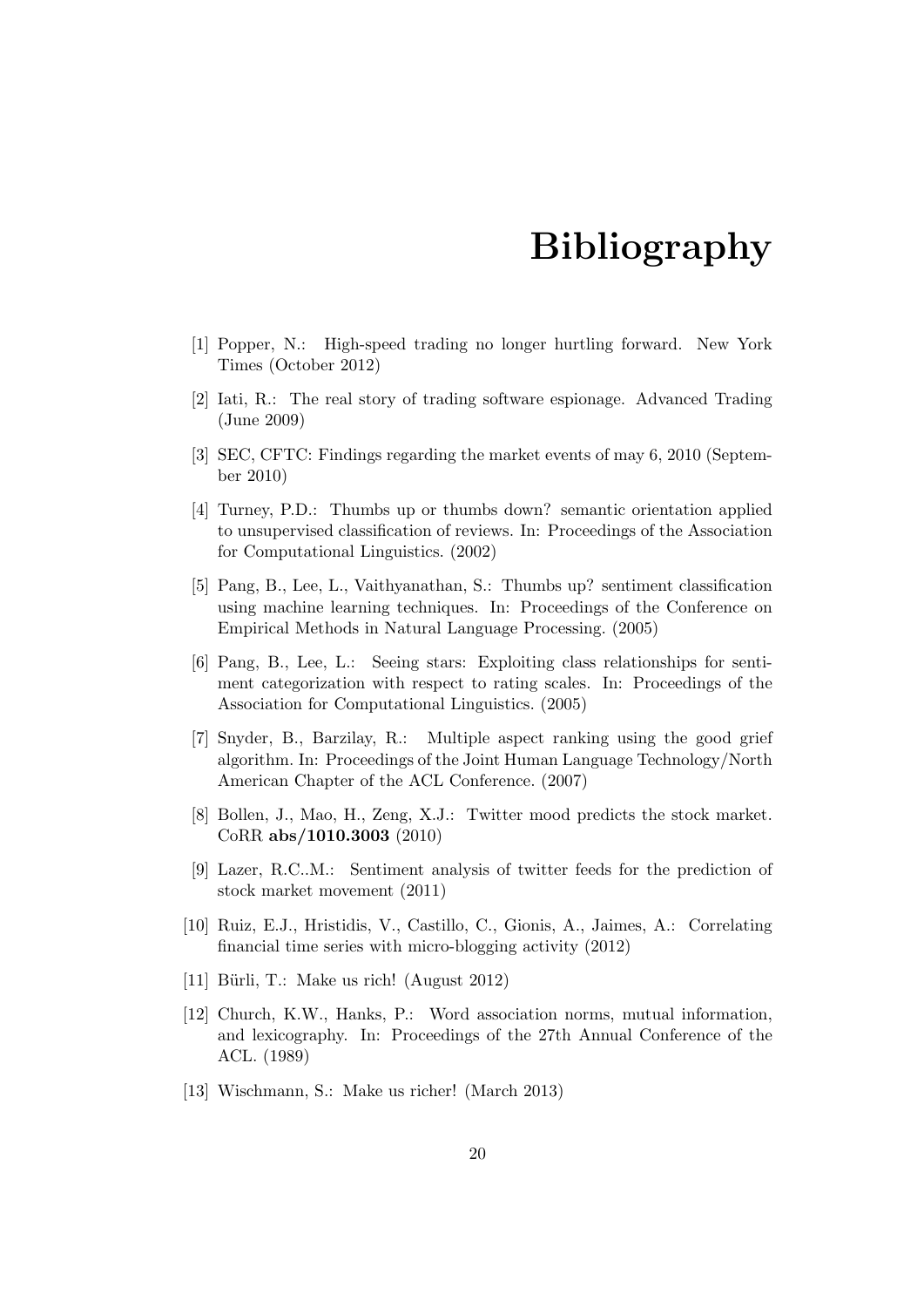# <span id="page-25-0"></span>CHAPTER 6 Figures and Tables

# List of Figures

| 2.1 Overview about how a Strategy uses the framework layers              | $\overline{4}$ |
|--------------------------------------------------------------------------|----------------|
| 3.1 Overview about the lower level components for fetching news items. 9 |                |
| 4.1 Weekly asset return for BMC (left) and CI (right). 16                |                |
|                                                                          |                |
| 4.3 Stock price performance and reported sentiment values for NTAP       |                |

# List of Tables

| 4.1 The companies chosen to test the algorithms on 14                 |  |
|-----------------------------------------------------------------------|--|
| 4.2 Total return for TrendictionNews strategy over complete data pe-  |  |
| 4.3 Total return for SimpleNews strategy over testing data period. 17 |  |
| A.1 The article count for each company and day $A-5$                  |  |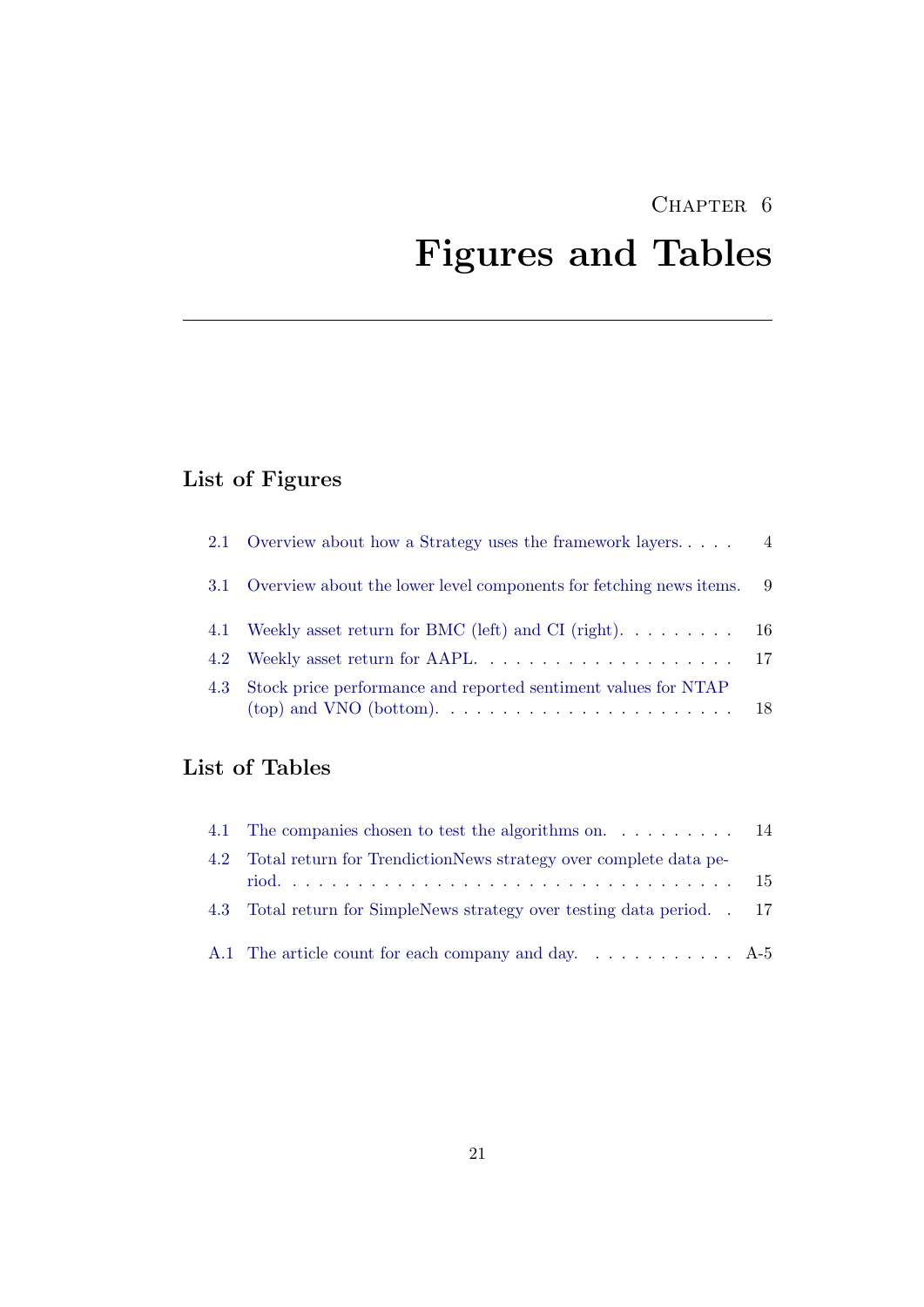# Appendix A Appendix

### <span id="page-26-1"></span><span id="page-26-0"></span>A.1 Framework Installation

This section explains how to install the framework in a Ubuntu 12.10 system. Prior to setting up the framework, some system packages have to be installed first. The following command makes sure all prerequisites are fulfilled:

```
sudo apt-get install python2.7 python-virtualenv python-pip \setminuslibfreetype6-dev libpng12-dev
```
Python can be used in a so called "virtual environment".<sup>[1](#page-26-2)</sup> This has the advantage that you do not clutter up the system's Python package index as well as no specific rights are needed to install: Everything is installed locally into a directory the user can write to. Use the following commands to install the framework into such a virtualenv, sitting in the moneymaker subdirectory in the user's home directory (replace REPOSITORY with the URL to the source code repository):

```
mkdir ~/moneymaker && cd ~/moneymaker
virtualenv --no-site-packages env
source env/bin/activate
git clone REPOSITORY src
cd src
pip install distribute -U
pip install numpy
python setup.py develop
```
<span id="page-26-2"></span><sup>1</sup>www.virtualenv.org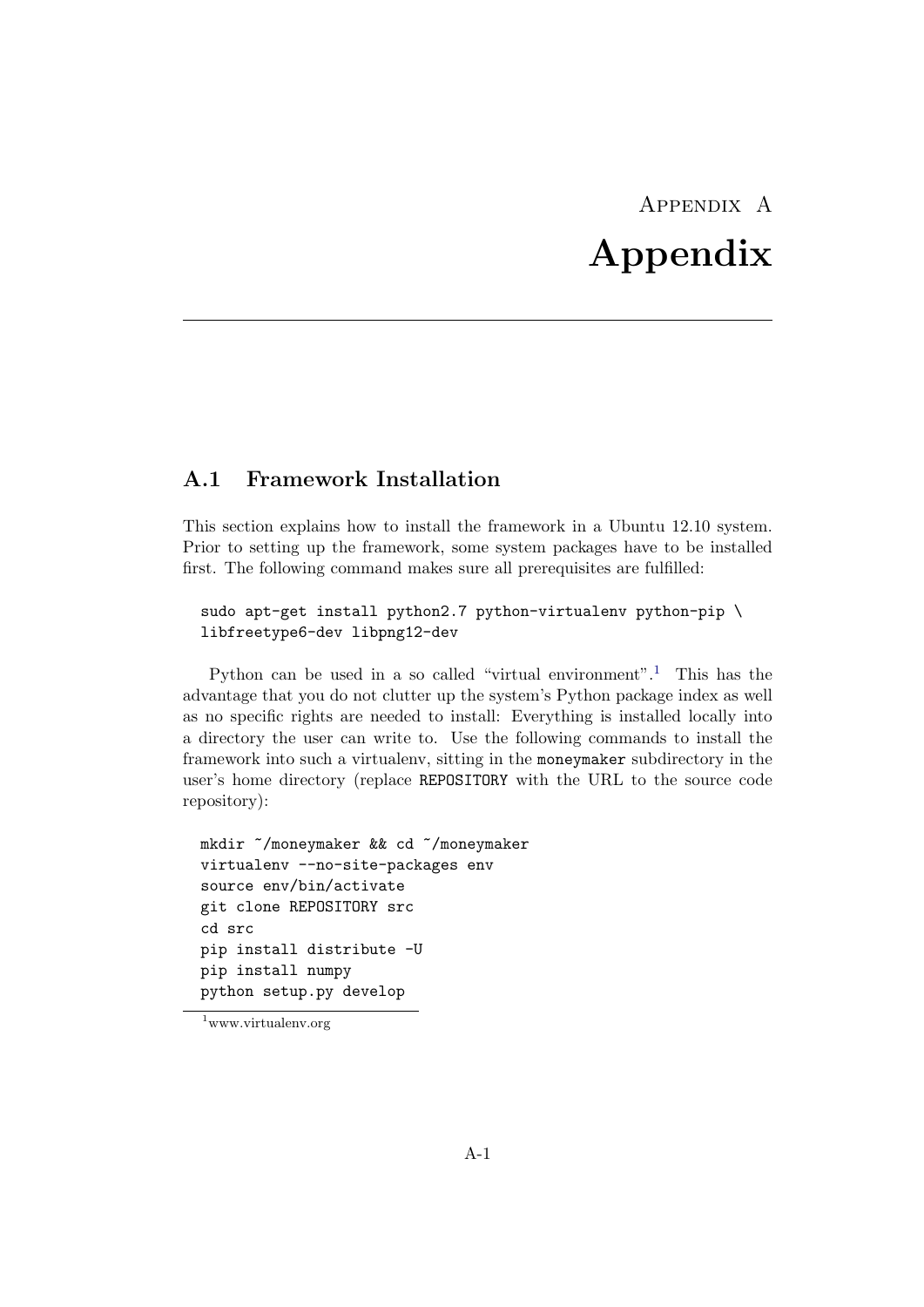APPENDIX  $A-2$ 

### <span id="page-27-0"></span>A.2 How to Use

The general framework usage is the same as described in [\[13\]](#page-24-13) (a follow-up thesis to the original one by Thomas Bürli  $[11]$ . However, there are now some other scripts needed to perform a sentiment analysis. The preferred way to use these scripts is by the  $IPython$  shell. The commands below assume you have set up the code as described in Section [A.1.](#page-26-1)

An important file is Sentiment.py, especially the variables START\_DATE and STOP\_DATE defined at the top of the file. They influence a lot of other places in the code, e.g. the daterange from which the indicator fetches news data from the cache, or the training data period for the classifier.

### <span id="page-27-1"></span>A.2.1 News Fetching

The Trendiction.py file, when run as a python script, pulls all new data from the Trendiction web servers:

```
~/env/bin/python ~/src/moneymaker/Trendiction.py
```
You may want to run that command as a cronjob (e.g., every hour) to continously pull news data.

When you define new feeds at the Trendiction admin page, they will automatically be picked up by the pull script. If such a new feed should not be pulled, add the Trendiction feed id to the BLACKLIST list in the TrendictionAPI class. There is also a list TEST\_SET, which contains the feed ids to test the algorithms on. This list is not automatically updated when a new feed has been defined.

### <span id="page-27-2"></span>A.2.2 Sentiment Analysis

For the classifier to be trained, the training set must be categorized. This can be done in an IPython shell like this:

```
import datetime as dt
from moneymaker import Sentiment
start = dt.date(2013, 04, 01) # chose whatever you like
Sentiment.categorize(start)
```
These commands runs the categorizer loop over all data between the defined start date and the STOP\_DATE (this can take a while).

To train the classifier, you must first calculate the word frequency distribution, then you can train it iteratively. In the IPython shell: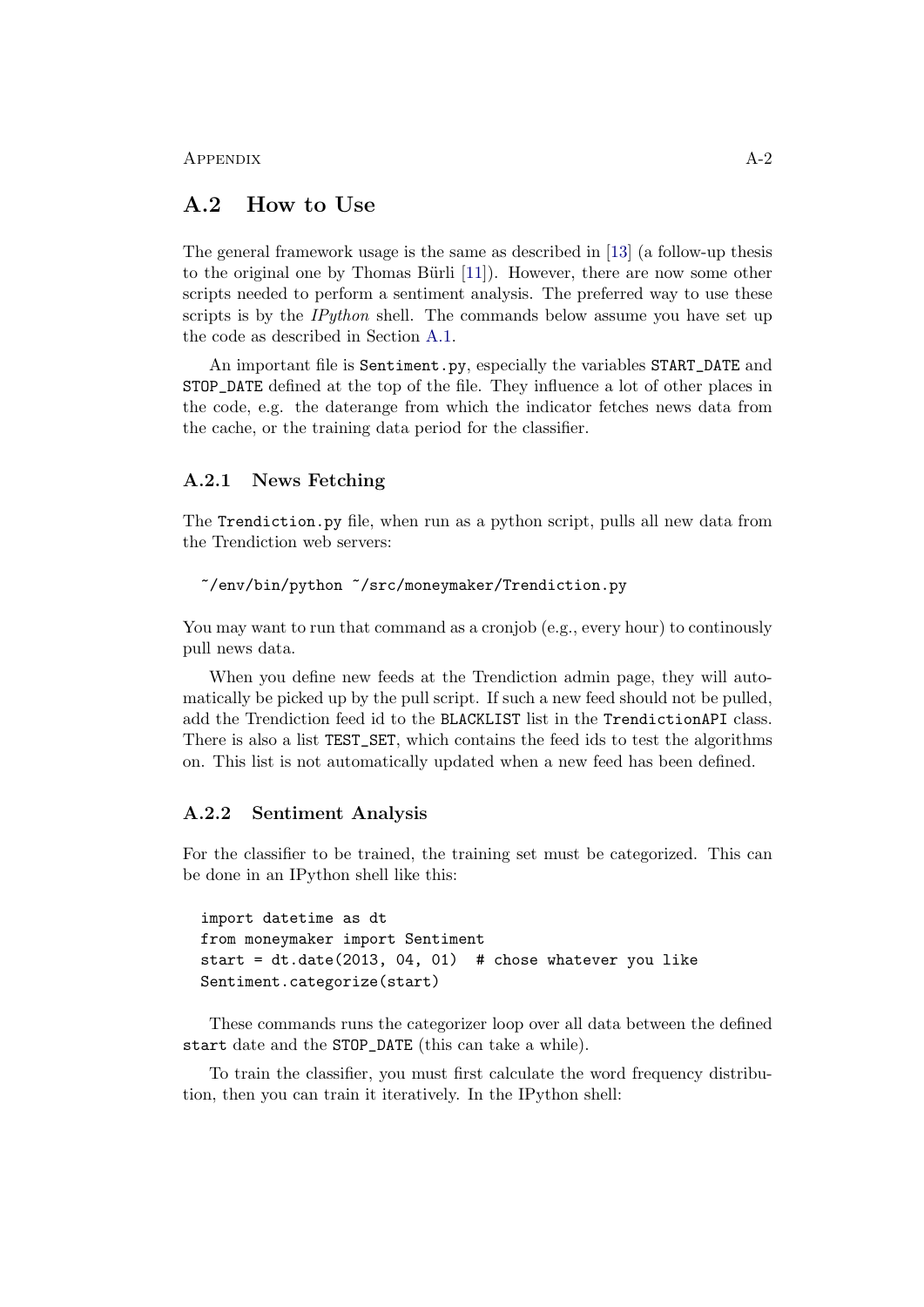### APPENDIX A-3

```
from moneymaker import Trendiction, Sentiment
feeds = Trendiction.TrendictionAPI().get_feeds(test_set=True)
Sentiment.freq_dist(feeds) # stores result on disk
Sentiment.train_continously(feeds) # stores result on disk
classifier = Sentiment.get_classifier()
```
The train\_continously step may take a really long time. It goes through all the news data from the feeds listed in the TEST\_SET variable. Interrupting this step (e.g. through CTRL+C) will result in the current feed to be processed to the end, and then stopping the script. When restarting it, make sure to only pass in the feeds which have not yet been processed.

When the classifier is ready, the news fetching script will automatically classify new content (see Figure [3.1\)](#page-13-2).

If the classifier gets retrained later, the classifications have to be updated. There is also a script which does the heavy lifting. Using the IPython shell again:

```
from moneymaker import scripts, Trendiction
feeds = Trendiction.TrendictionAPI().get_feeds(test_set=True)
scripts.update_classifications(feeds)
```
# <span id="page-28-0"></span>A.3 Article Count

Table [A.1](#page-29-0) lists the amount of news items (per day and feed, after filtering) contained in the training set.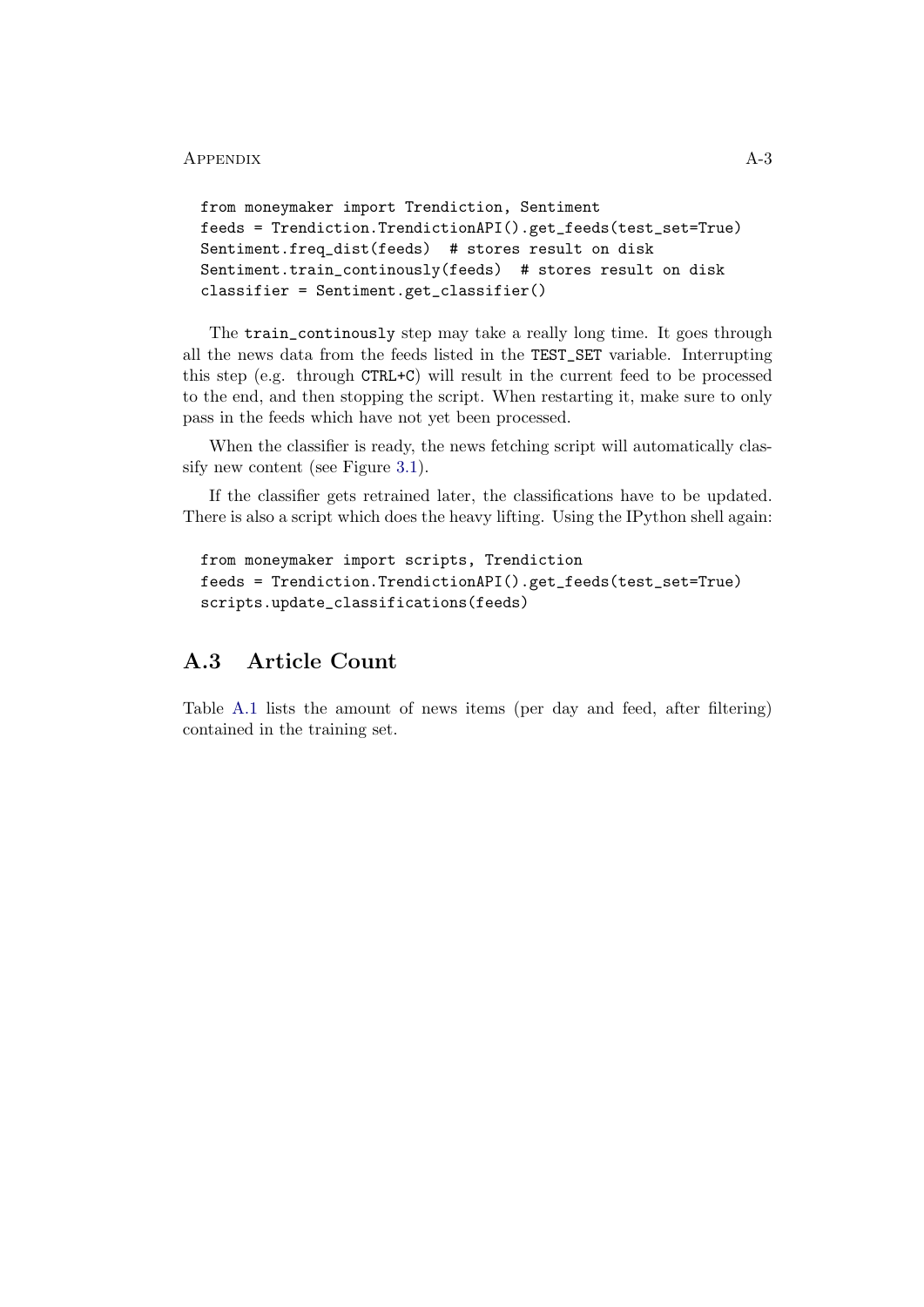|                  | APL | <b>BCR</b> | <b>BMC</b>    | <b>BMS</b> | $\overline{C}$ | XSC                                                           | <b>DUK</b> | IVZ  | LMT     | NTAP | PCAR                           | VNO                                      |
|------------------|-----|------------|---------------|------------|----------------|---------------------------------------------------------------|------------|------|---------|------|--------------------------------|------------------------------------------|
| $2013 - 01 - 1$  | 513 |            |               |            |                |                                                               |            |      |         |      |                                |                                          |
| 2013-01-1        |     |            |               |            |                |                                                               |            |      |         |      |                                |                                          |
| $2013 - 01 - 10$ |     |            |               |            |                |                                                               |            |      |         |      |                                |                                          |
| $2013 - 01 - 1$  |     |            |               |            |                |                                                               |            |      |         |      |                                |                                          |
| 2013-01-18       |     |            |               |            |                |                                                               |            |      |         |      |                                |                                          |
| 2013-01-19       |     |            |               |            |                |                                                               |            |      |         |      |                                |                                          |
| 2013-01-20       |     |            |               |            |                |                                                               |            |      |         |      |                                |                                          |
| 2013-01-21       |     |            |               |            |                |                                                               |            |      |         |      |                                |                                          |
| $2013 - 01 - 22$ |     |            |               |            |                |                                                               |            |      |         |      |                                |                                          |
| 2013-01-23       |     |            |               |            |                |                                                               |            |      |         |      |                                |                                          |
| $2013 - 01 - 2$  |     |            |               |            |                |                                                               |            |      |         |      |                                |                                          |
| $2013 - 01 - 2$  |     |            |               |            |                |                                                               |            |      |         |      |                                |                                          |
| $2013 - 01 - 20$ |     |            |               |            |                |                                                               |            |      |         |      |                                |                                          |
| 2013-01-2        |     |            |               |            |                |                                                               |            |      |         |      |                                |                                          |
| $2013 - 01 - 28$ |     |            |               |            |                |                                                               |            |      |         |      |                                |                                          |
| 2013-01-29       |     |            |               |            |                |                                                               |            |      |         |      |                                |                                          |
| 2013-01-3        |     |            |               |            |                |                                                               |            |      |         |      |                                |                                          |
| $2013 - 01 - 3$  |     |            |               |            |                |                                                               |            |      |         |      |                                |                                          |
| 2013-02-0        |     |            |               |            |                |                                                               |            |      |         |      |                                |                                          |
| 2013-02-0        |     |            |               |            |                |                                                               |            |      |         |      |                                |                                          |
| 2013-02-03       |     |            |               |            |                |                                                               |            |      |         |      |                                |                                          |
| 2013-02-0        |     |            |               |            |                |                                                               |            |      |         |      |                                |                                          |
| $2013 - 02 - 05$ |     |            |               |            |                | 4 6 8 4 8 8 8 2 2 8 3 1 2 2 8 8 4 2 3 8 8 8 8 8 5 7 8 5 2 8 9 |            |      |         |      | 212B%比111万の191159211了310000000 | 11 12 41588名 2 52 3 556 2 93 3 2 2 2 2 2 |
| $2013 - 02 - 06$ |     |            |               |            |                |                                                               |            |      |         |      |                                |                                          |
| 2013-02-07       |     |            |               |            |                |                                                               |            |      |         |      |                                |                                          |
|                  |     |            |               |            |                |                                                               |            |      | $43\,$  |      |                                |                                          |
|                  |     | Table      | $\frac{1}{4}$ |            | article count  | $\operatorname{for}$                                          | each com   | pany | and day |      |                                |                                          |

<span id="page-29-0"></span>APPENDIX  $A-4$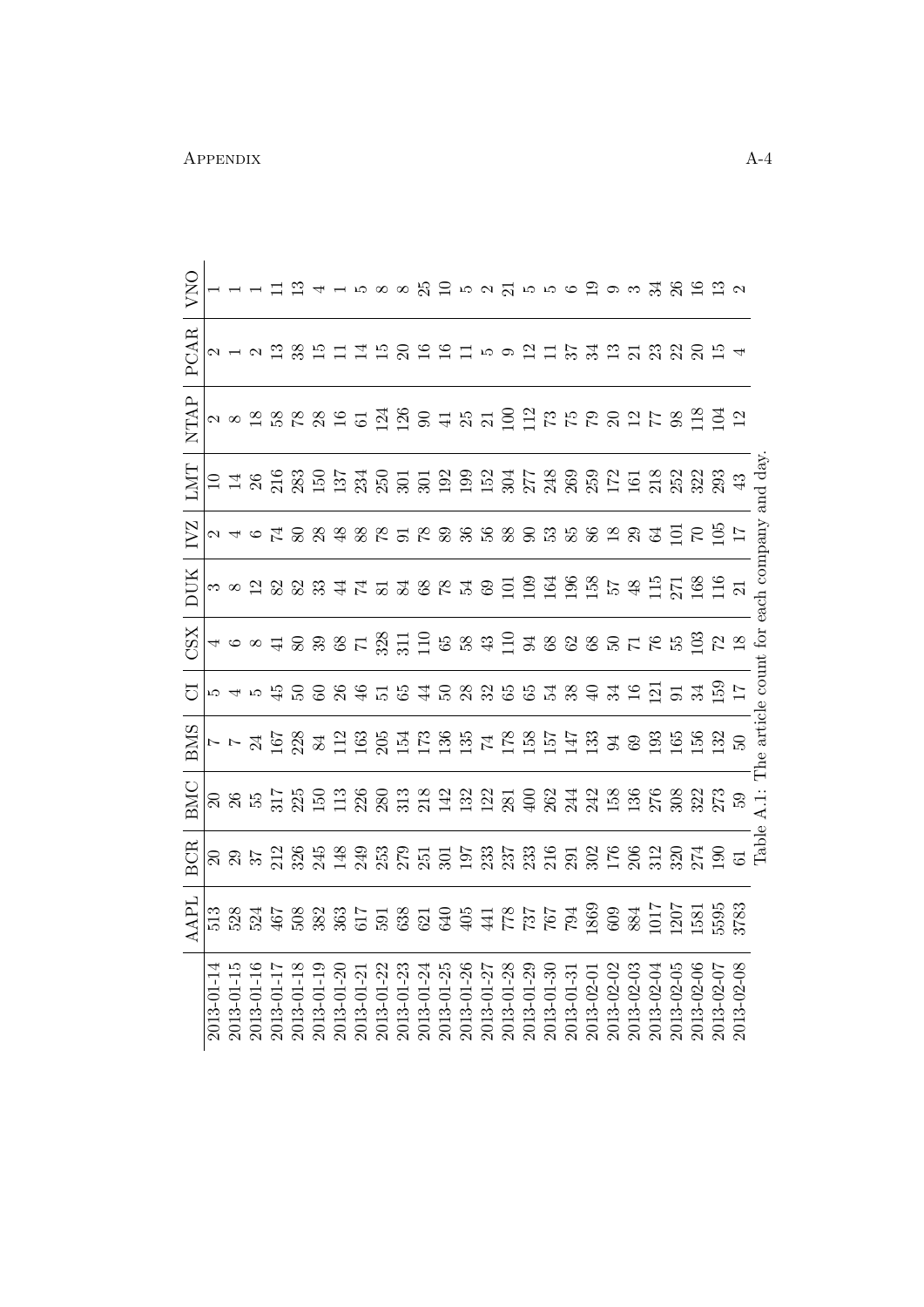|                      | AAPL                                                                                                                                               | <b>BCR</b> | <b>BMC</b> | <b>BMS</b>                                 | J                                   | <b>ZSZ</b>    | DUK                                 | <b>IVZ</b>                             | LMT                                   | NTAP                             | PCAR           | VNO                  |
|----------------------|----------------------------------------------------------------------------------------------------------------------------------------------------|------------|------------|--------------------------------------------|-------------------------------------|---------------|-------------------------------------|----------------------------------------|---------------------------------------|----------------------------------|----------------|----------------------|
| $2013 - 02 - 09$     | 686                                                                                                                                                |            |            |                                            |                                     |               | 4                                   |                                        |                                       |                                  | $\circ$        |                      |
| 2013-02-10           |                                                                                                                                                    |            |            |                                            |                                     |               |                                     |                                        |                                       |                                  |                |                      |
| 2013-02-1            |                                                                                                                                                    |            |            |                                            |                                     |               |                                     |                                        |                                       |                                  |                |                      |
| 2013-02-12           |                                                                                                                                                    |            |            |                                            |                                     |               |                                     |                                        |                                       |                                  |                |                      |
| 2013-02-13           |                                                                                                                                                    |            |            |                                            |                                     |               |                                     |                                        |                                       |                                  |                |                      |
| 2013-02-14           |                                                                                                                                                    |            |            |                                            |                                     | <b>台</b> 年    |                                     |                                        |                                       |                                  |                |                      |
| 2013-02-15           | $\begin{array}{l} 678 \\ 1210 \\ 1417 \\ 2092 \\ 1679 \\ 1679 \\ 3343 \\ 6200 \\ 8560 \\ 13474 \\ 13473 \\ 13473 \\ 16873 \\ 16873 \\ \end{array}$ |            |            |                                            | 20265 4 m 3 m 4 k 5 g 8 4 k 3 k 3 k |               | 6 8 9 8 7 9 8 9 9 9 9 9 9 9 9 9 9 9 | 32 ロ7 4 12 4 3 4 4 6 7 1 1 2 3 3 3 5 4 | E E S E S E S E S E S E S E S E S E S | 5 19 9 11 21 21 21 21 21 21 22 3 | 15 19 29 20 21 | $23$ $3$ $   22$ $-$ |
| 2013-02-16           |                                                                                                                                                    |            |            |                                            |                                     |               |                                     |                                        |                                       |                                  |                |                      |
| 2013-02-17           |                                                                                                                                                    |            |            |                                            |                                     | $33397555899$ |                                     |                                        |                                       |                                  |                |                      |
| 2013-02-18           |                                                                                                                                                    |            |            |                                            |                                     |               |                                     |                                        |                                       |                                  |                |                      |
| 2013-02-19           |                                                                                                                                                    |            |            |                                            |                                     |               |                                     |                                        |                                       |                                  |                |                      |
| 2013-02-20           |                                                                                                                                                    |            |            |                                            |                                     |               |                                     |                                        |                                       |                                  |                |                      |
| 2013-02-21           | 6220                                                                                                                                               |            |            |                                            |                                     |               |                                     |                                        |                                       |                                  | $\frac{15}{2}$ | $\frac{2}{19}$       |
| 2013-02-22           | .6650                                                                                                                                              |            |            |                                            |                                     |               |                                     |                                        |                                       |                                  |                |                      |
| 2013-02-23           | 2219                                                                                                                                               |            |            |                                            |                                     |               |                                     |                                        |                                       |                                  | $\frac{2}{13}$ | $\Box$               |
| 2013-02-24           | 0015                                                                                                                                               |            |            |                                            |                                     |               |                                     |                                        |                                       |                                  | $\vec{E}$      | LC.                  |
| $3 - 02 - 25$<br>201 | 6322                                                                                                                                               |            |            |                                            |                                     | 81            |                                     |                                        |                                       |                                  |                |                      |
|                      |                                                                                                                                                    | Table.     | $A.1$ :    | The article count for each company and day |                                     |               |                                     |                                        |                                       |                                  |                |                      |

APPENDIX  $A-5$